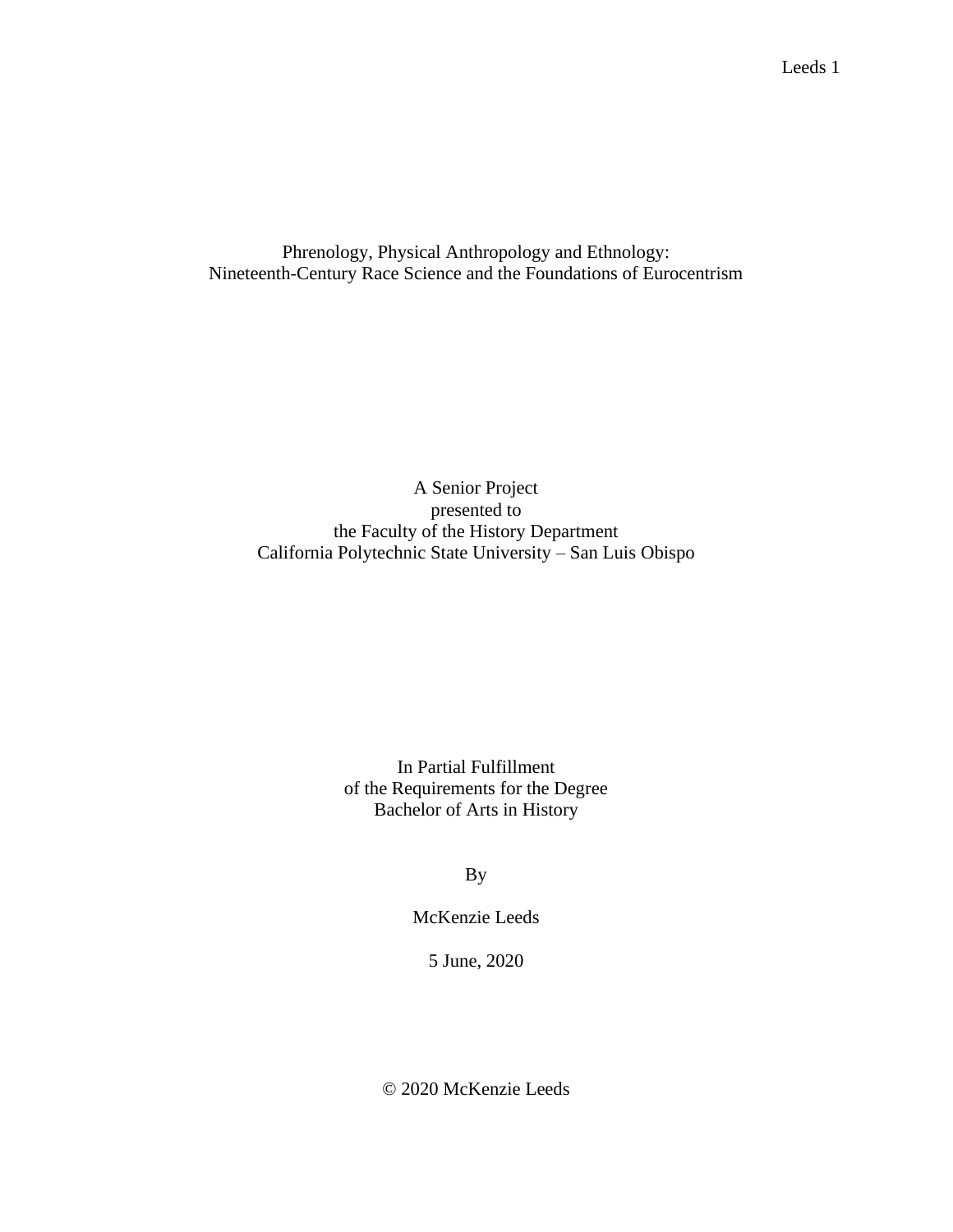

Image 1: Science Museum Group, Earthenware phrenological bust, A642807, Science Museum Group Collection Online, Accessed 21 May 2020,

[https://collection.sciencemuseumgroup.org.uk/objects/co134171/earthenware-phrenological](https://collection.sciencemuseumgroup.org.uk/objects/co134171/earthenware-phrenological-bust-phrenological-heads)[bust-phrenological-heads.](https://collection.sciencemuseumgroup.org.uk/objects/co134171/earthenware-phrenological-bust-phrenological-heads)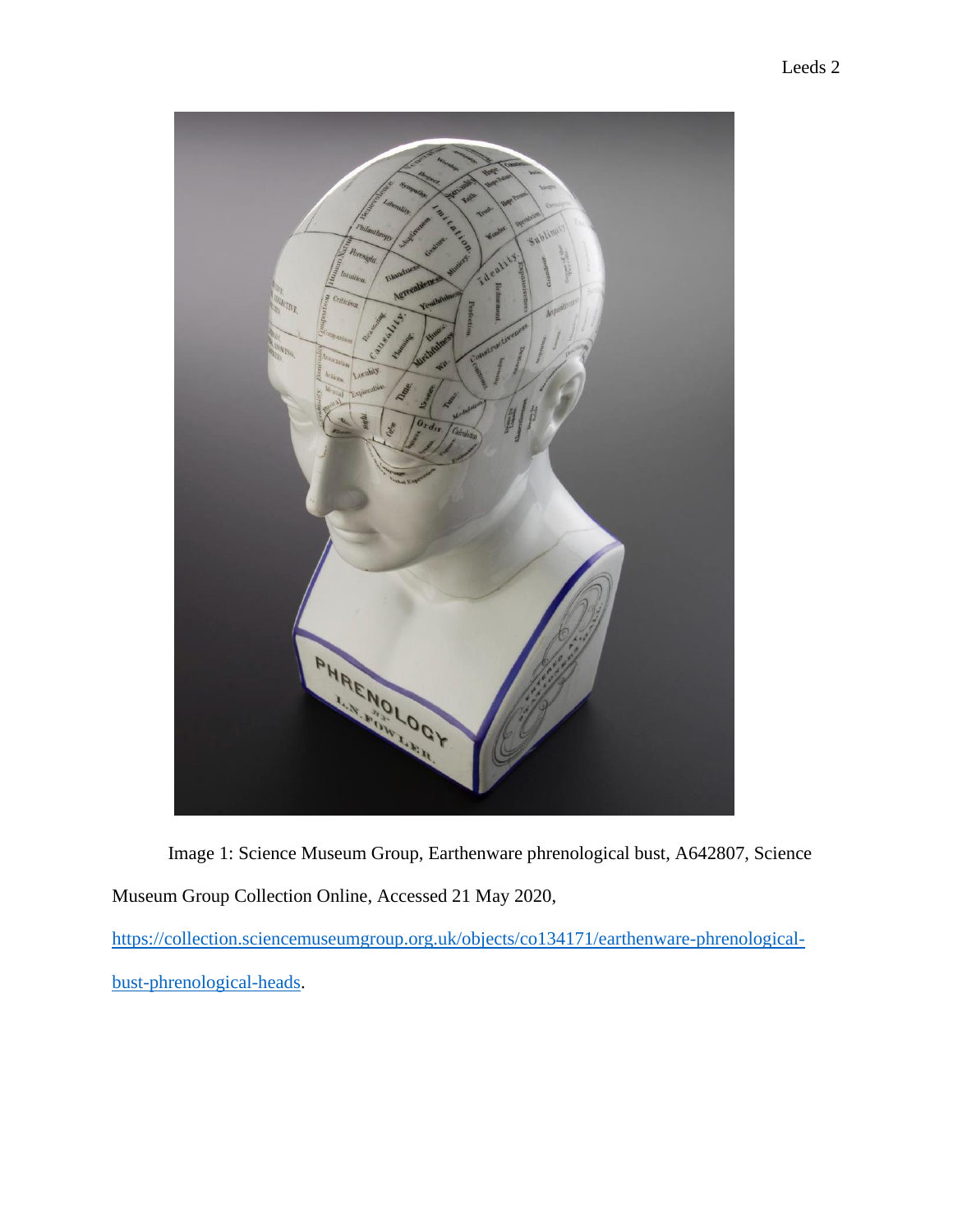# Table of Contents

| Eighteenth-Century                        |
|-------------------------------------------|
| Eurocentrism                              |
|                                           |
| History of the Science                    |
| Papers of Spurzheim                       |
|                                           |
| History of the Science                    |
| Papers of Prichard and Morton             |
|                                           |
| Papers of Gobineau, Weidenreich, and Coon |
| Twentieth-Century                         |
|                                           |
| Past                                      |
| Present                                   |
| Future                                    |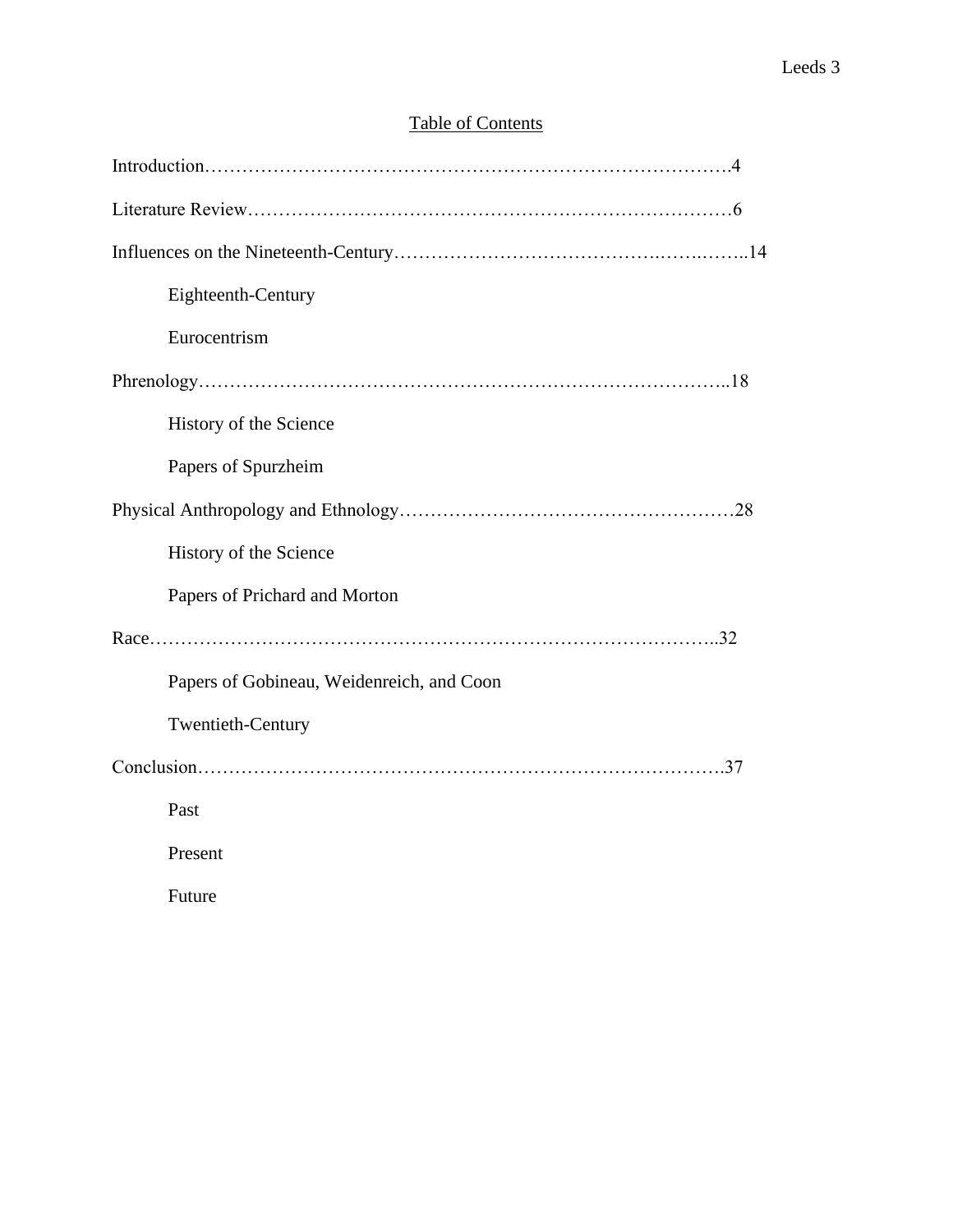In 1735, Carl Linnaeus published *System of Nature*, and in 1776, Johann Friedrich Blumenbach published *On the Natural Varieties of Mankind*. <sup>1</sup> These two works became the foundation of science and pseudoscience of race for the next three centuries. In *System of Nature*, Linnaeus created the binomial system of classification used today to refer to all creatures, living and nonliving.<sup>2</sup> He gave humans the genus *Homo* and the species *sapiens* and included them in the animal kingdom, while simultaneously dividing humans into racially hierarchized subgroups.<sup>3</sup> Blumenbach extended Linnaeus' subdivisions, yet created five not four; the subdivisions *europaeus*, *americanus*, and *afer* remained the same, while *asiaticus* was further divided into the Mongolian and Malay subgroups. <sup>4</sup> Ultimately, these works highlighted racial divisions and significantly influenced the racist ideology that drove physical anthropology and ethnology, as well as phrenology and other pseudoscientific disciplines.

Phrenology rose to prominence primarily in the nineteenth century with the works of Franz Joseph Gall, Johann Gaspar Spurzheim, and George Combe. Phrenology referred to the "science" of reading bumps on one's head to determine different personality characteristics and bodily functions. Each area of the brain was thought to correspond with a specific trait and initiated the belief of localized brain functions. Phrenology was later misinterpreted and used in tandem with Linnaeus' and Blumenbach's beliefs to create a theory of criminality and racial inferiority through which scientists and doctors would diagnose aboriginal population and nonwhite people with different conditions merely based on a bump on one's skull. These views were not medically grounded and, instead, were based on false assumptions; however, they remained

<sup>&</sup>lt;sup>1</sup> C. Loring Brace, "Race" is a Four-Letter Word: The Genesis of the Concept (New York: Oxford University Press, 2005), 24-25 and 44.

<sup>2</sup> Ibid., 25.

<sup>&</sup>lt;sup>3</sup> Ibid., 25-27.

<sup>4</sup> Ibid., 27 and 44.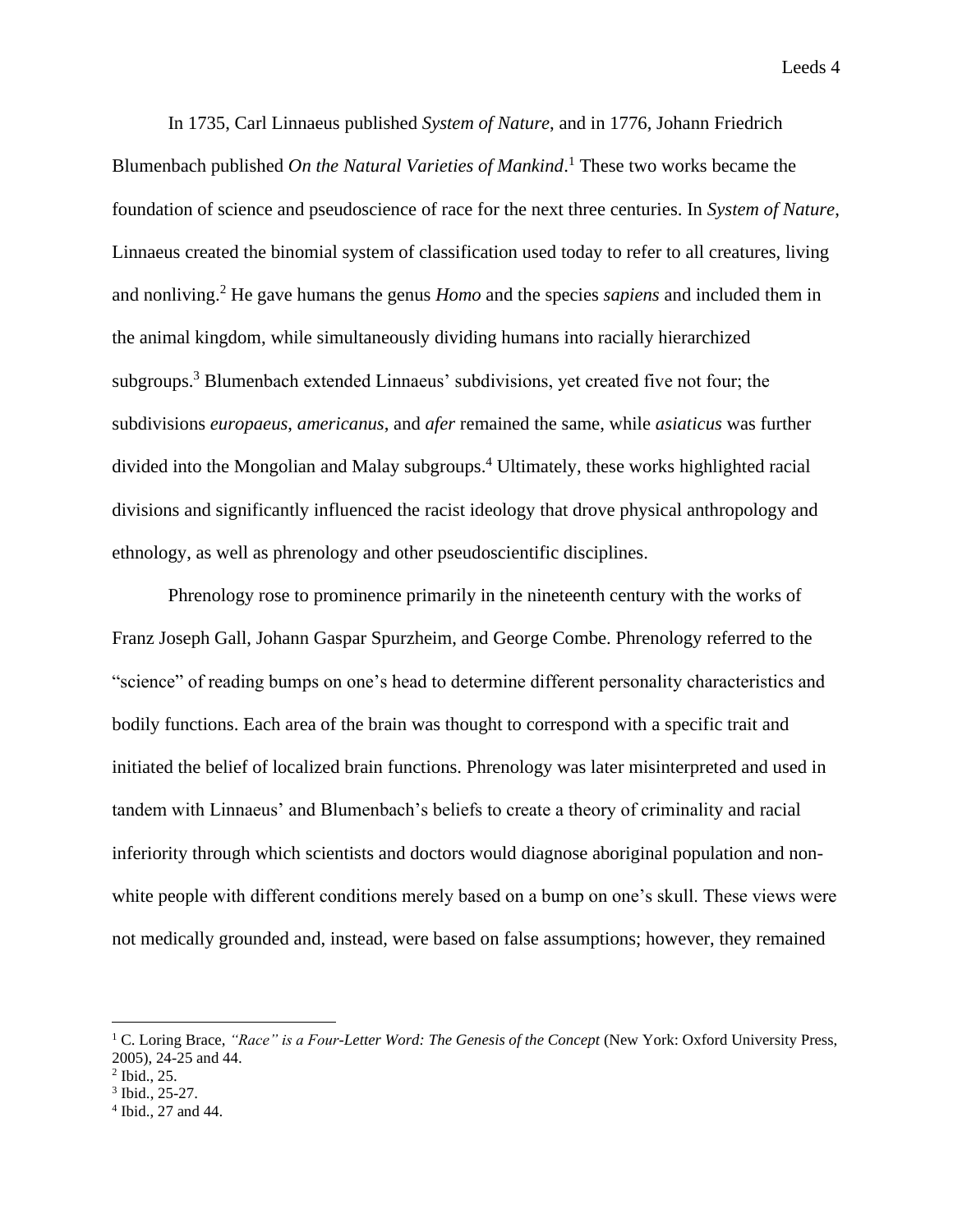widely popular until the deaths of Gall, Spurzheim, and Combe. Despite dying with its enthusiasts, phrenology remained a building block of racist and incorrect beliefs, subsequently influencing physical anthropology and ethnology.

Physical anthropology and ethnology, advocated for by James Cowles Prichard and Samuel George Morton, were both disciplines that studied human physiological characteristics and the differences between those various characteristics across groups of people. These disciplines effectively became race sciences, perpetuating a lasting phenomenon of perceived racial differences that placed people with darker skin tones below others. Both physical anthropology and ethnology, like phrenology, rarely promoted new ideas; ultimately these sciences relied on social constructs which were believed to be based on empirical evidence. The nineteenth century was characterized by these false, albeit pervasive, ideas.

The racist belief of European superiority created the underlying, hidden basis for all of these practices. With the beginning and rise of colonization and exploration, many theories arose regarding Europe's place in the world: how Europeans "were better" because of their skin color, beliefs, and culture, and how European civilization "saved the others." Subjective and detrimental, these ideas infected society and heavily governed Western beliefs, sciences, medical practices, and the everyday lives of human beings. Eurocentrism changed the global environment and persists today.<sup>5</sup>

Many disciplines influenced similar phenomena, and an exhaustive list of Eurocentric and racist scientists is beyond the scope of this study. Instead, the goal of this project is to identify the most influential nineteenth-century works that contributed to centuries of scientific and cultural racism and further led to a false sense of European superiority in the sciences and to

<sup>5</sup> J. M. Blaut, *The Colonizer's Model of the World: Geographical Diffusionism and Eurocentric History* (New York: The Guilford Press, 1993), 51.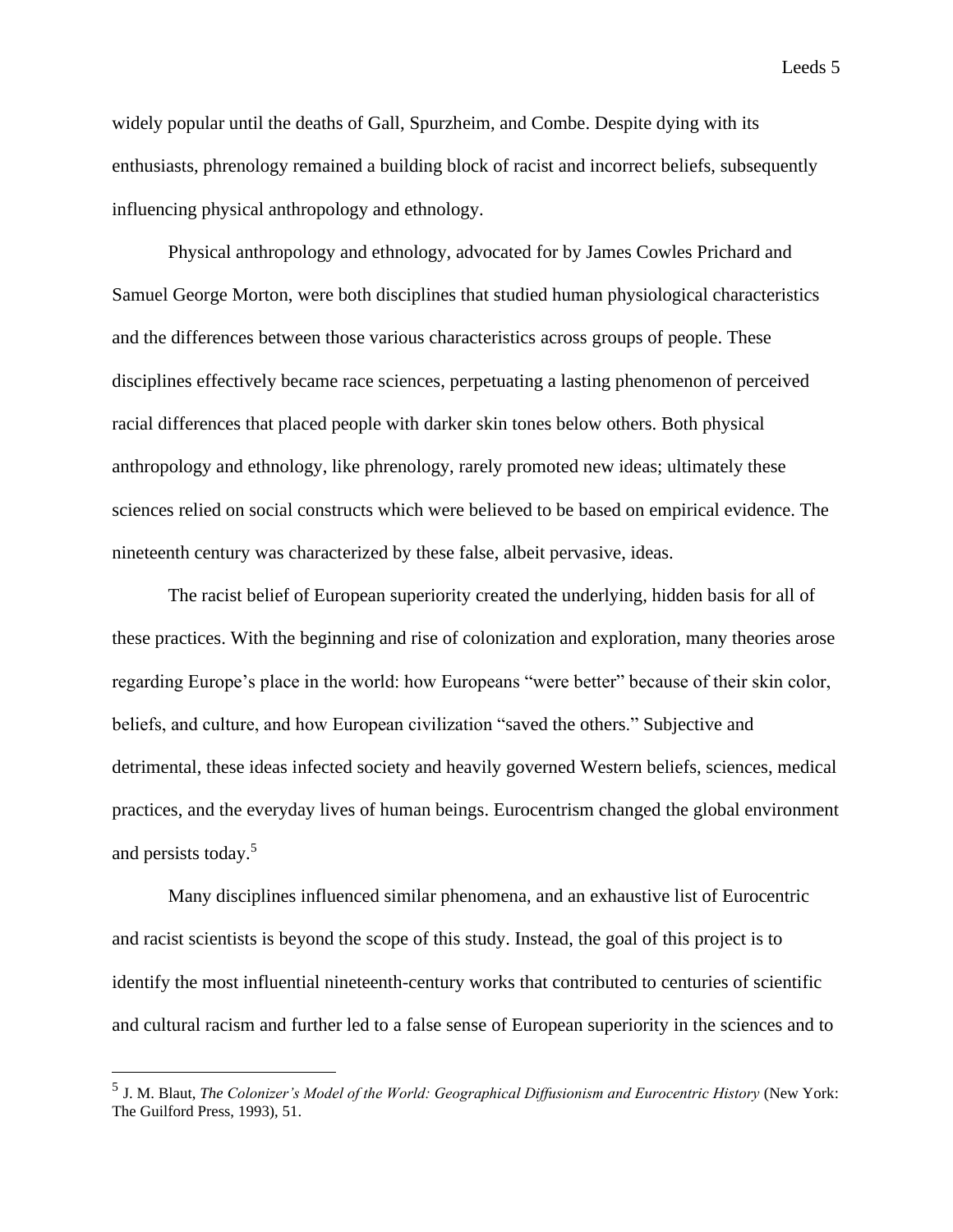deconstruct those ideas. In this thesis, I examine works from Gall, Spurzheim, Combe, Charles Darwin, and others to show how these ideologies became popular and promoted popular perceptions of differences between the West and the rest. I argue that the nineteenth-century climate created and preserved racist ideologies to promote European supremacy over the rest of the world. As sister disciplines, phrenology, ethnology, and physical anthropology created a network that promoted inequality and left lasting consequences in its wake. These socially constructed sciences provided Europeans with justifications to prevail over other cultures, so consequently by calling out these nineteenth-century beliefs, victims of European superiority can find justice.

While the world has largely been and continues to be plagued with racially discriminatory policies, the practices created in the nineteenth century were particularly influential to society then, and continue to alter modern-day life. This thesis will, therefore, focus on the works of Linnaeus and Blumenbach to exhibit the birth of race science while also highlighting the continuation of such ideals into the twentieth century, after the ideas of Franz Weidenreich and Carleton Coon ignited a rebirth of science driven by power politics. Phrenology, physical anthropology, and ethnology were products of Eurocentrism and influenced many immoral practices.

#### **Literature Review**

There is a general agreement among contemporary historians that the practices of phrenology and race science contributed to a world of racism and hierarchy that preyed on the differences of others to elevate the status of Europeans. This section will contextualize the existing historiography on Eurocentrism, phrenology, ethnology, anthropology, and race;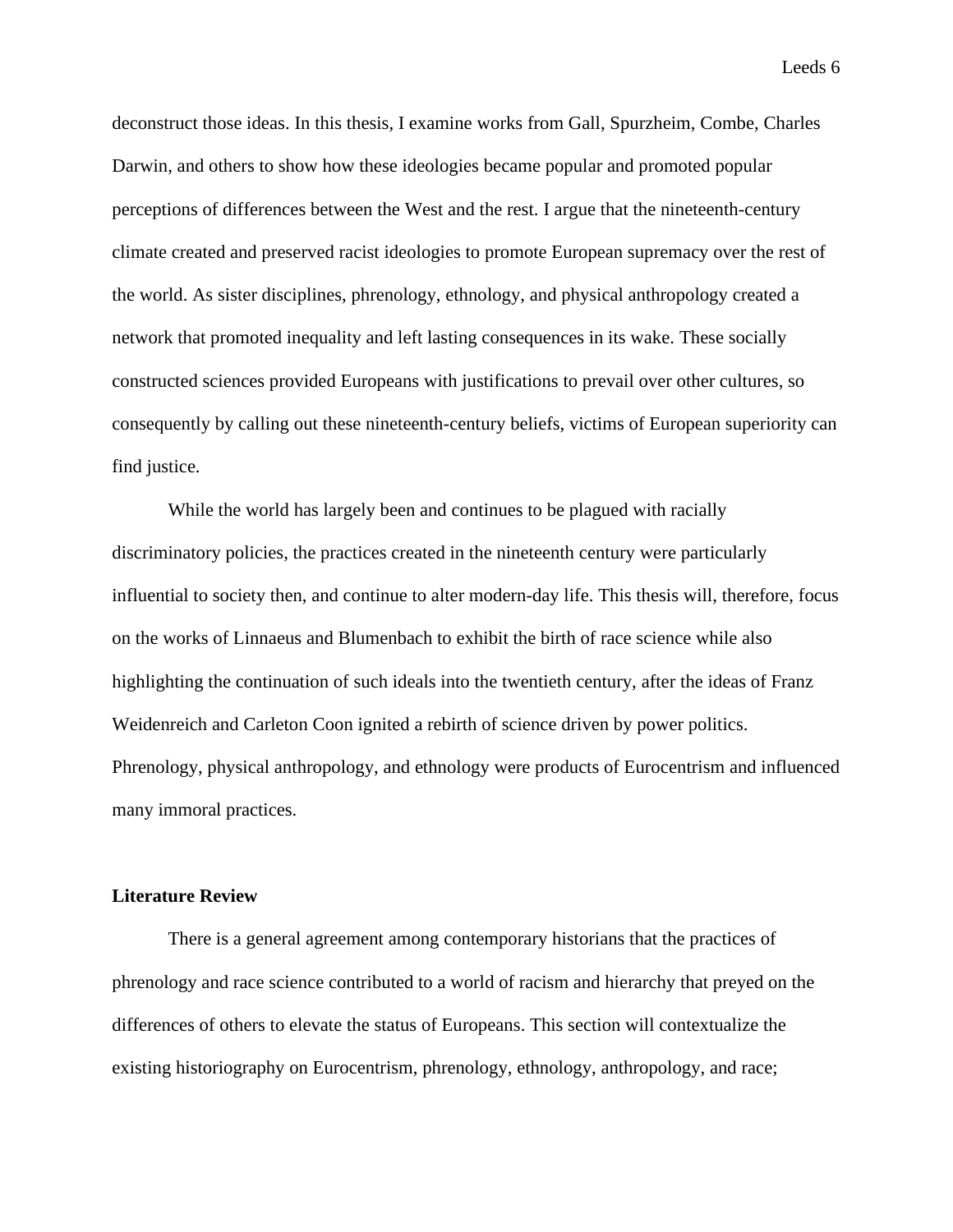however, in highlighting some of the most important work, the intent of the following literature review is not to be exhaustive.

## Eurocentrism

Many scholars have debated why and when a "European Miracle" occurred to allow Europe to surge past the rest of the world. However, J. M. Blaut was among the first to reflect on whether a miracle even occurred in the first place.<sup>6</sup> Blaut ultimately argues against the European historical advantage, "the miracle," and the idea that Europe led and the rest of the world lagged behind.<sup>7</sup> While there was no actual miracle, Blaut credits the rise of European superiority to the very end of the fifteenth-century, and the beginning of colonization and exploitation.<sup>8</sup> This resulted in the conclusion that from the beginning Europe prevailed.<sup>9</sup> From this idea grew biological, cultural, and scientific racism.

Eurocentrism continues to enjoy popularity today. Many museums display items and articulate histories that place Western society at the top. Angela Saini uses the artifacts in the British Museum to explain the struggle of the rest of the world against Britain and their perceived superiority.<sup>10</sup> She details what led to the European, and specifically British, power hierarchy, and what allowed the British to continue this belief and take from others.<sup>11</sup> Like Blaut, Saini does not believe in the European Miracle, and believes that small events eventually contributed to the widespread belief. She gives an entire history of race in regards to

<sup>6</sup> Blaut, *The Colonizer's Model of the World,* 51.

<sup>7</sup> Ibid., 1-2.

<sup>8</sup> Ibid., 51-52.

<sup>9</sup> Ibid., 59.

<sup>10</sup> Angela Saini, *Superior: The Return of Race Science* (Boston: Beacon Press, 2019), x.

 $11$  Ibid., xiv.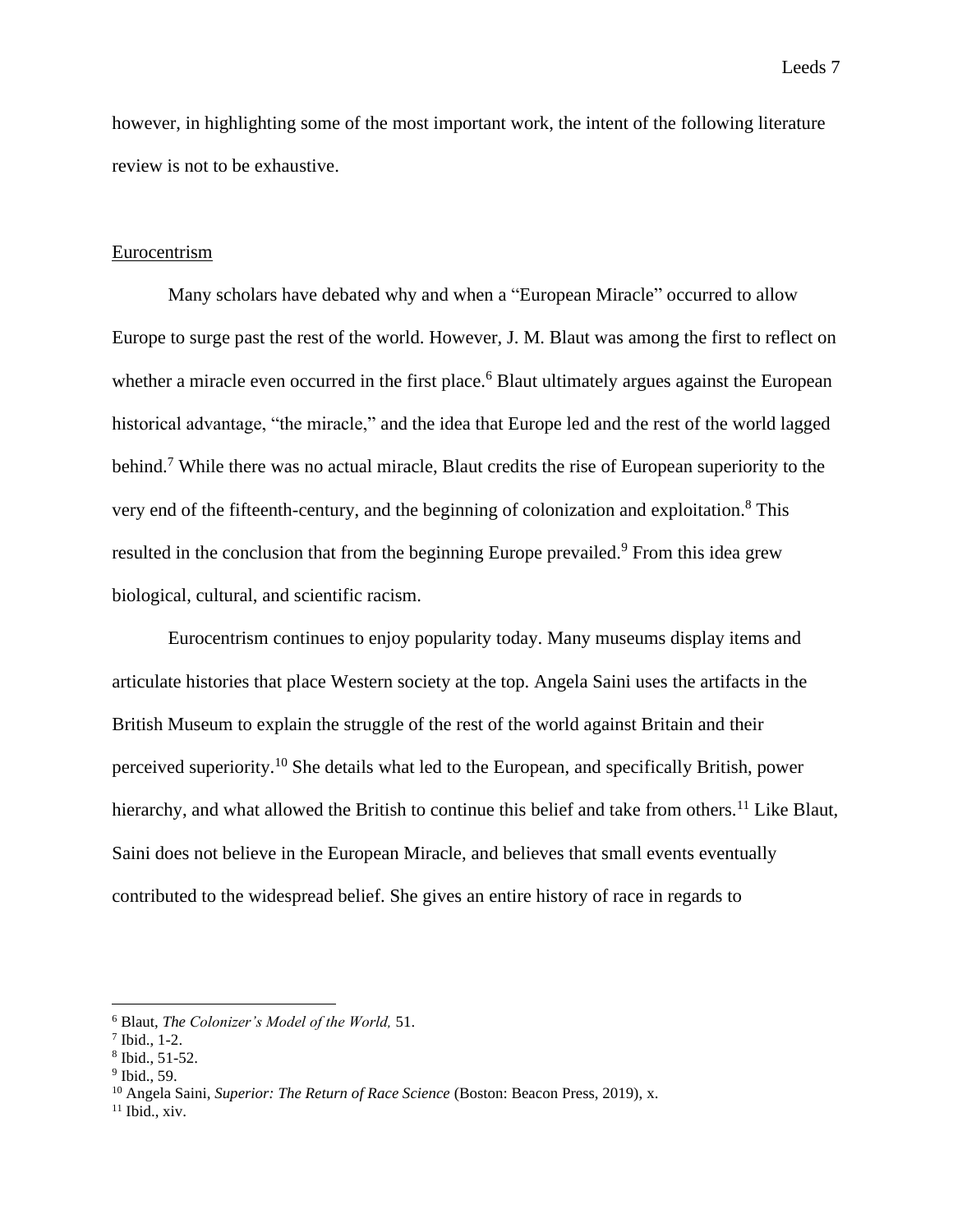Eurocentrism and fears the research being produced by a society that is clearly racist, because "research never goes well when society is racist."<sup>12</sup>

## Phrenology, Ethnology, and Anthropology

Scholars critically examined the nineteenth-century sciences of phrenology, ethnology, and anthropology for their strengths and weaknesses because they aided in the perseverance of the idea of European superiority. Many scholars agree that these disciplines created a perceived difference in racial groups and were ultimately based on social constructs. Andrew Bank argues that British officials easily embraced phrenology because of their disdain with the Africans of the Eastern Cape.<sup>13</sup> He notes that the British believed phrenology was an acceptable science with no flaws and later applied it to justify their racial and criminal practices.<sup>14</sup> Racially driven sciences were widely accepted at the time.

Unlike some scholars, Roger Cooter acknowledges one area that phrenology had a positive effect. Cooter identifies Franz Joseph Gall to be the first to pull the location of human passions and mental phenomena away from the heart, and place it in the mind.<sup>15</sup> Gall's belief about localized functions later had significant impacts on psychology with Paul Broca's findings.<sup>16</sup> Cooter further identifies two approaches to phrenology: whig and revisionist.<sup>17</sup> The whig approach, he claims, was pioneered by Herbert Butterfield and stated that "nothing can be true in the past that conflicts with what is known in the present," thus this interpretation looked

<sup>12</sup> Ibid., 124.

<sup>13</sup> Andrew Bank, "Of Native Skulls and Noble Caucasians: Phrenology in Colonial South Africa," *Journal of Southern African Studies 22*, no. 3 (September 1996): 388, accessed February 28, 2020, [https://www.jstor.org/stable/2637310.](https://www.jstor.org/stable/2637310)

<sup>14</sup> Ibid., 389-390.

<sup>15</sup> Roger Cooter, *The Cultural Meaning of Popular Science: Phrenology and the Organization of Consent in Nineteenth-Century Britain* (New York: Cambridge University Press, 1984), 3.

 $16$  Ibid., 20.

<sup>17</sup> Ibid., 16.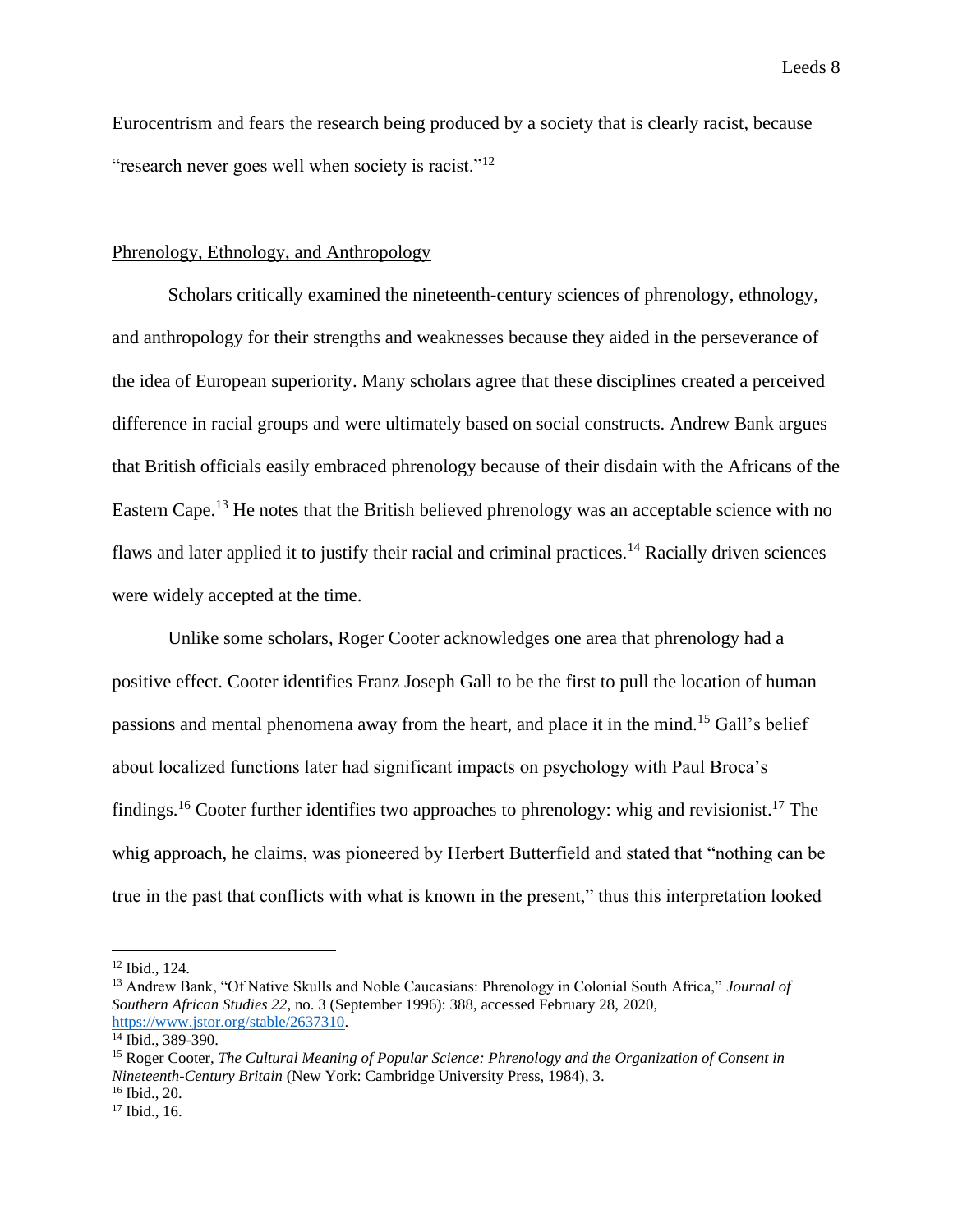condescendingly onto the phrenology of the past.<sup>18</sup> The revisionist approach saw phrenology for its merits, and rejected the whig idea that *all* believers of phrenology were naïve.<sup>19</sup> While both groups believed that people eventually strayed from their phrenological beliefs, they had different views of the people who believed in this practice.<sup>20</sup>

Stephen Jay Gould, like Bank, believes that these practices were "scientifically weak and deeply political."<sup>21</sup> He criticizes Samuel George Morton for his deterministic ethnology, and does not believe in the objectivity of this science.<sup>22</sup> Despite agreeing with Gould on the problems of phrenology and ethnology, Mitchell Paul Wolff criticizes Gould for misidentifying where Morton had been biased, and re-identifies Morton's biases.<sup>23</sup> Wolff discusses a study done a few decades after Gould's that determined that Morton's measurements of skulls were unbiased; however, that Morton was extremely biased in the interpretation of his data and the science he applied to the living beings based off the skulls.<sup>24</sup> Wolff's rediscovery highlights some of the drawbacks of phrenology and ethnology.

When phrenology began to diminish in 1858, it left physical anthropology in its place. Paul Erickson has argued that phrenology was "inaccurate and easily falsifiable," yet its beliefs about the brain structures gave clues to human behavior that were later mirrored by anthropologists who believed similar things.<sup>25</sup> Because physical anthropology quickly followed phrenology, the two disciplines had a lot of crossover in the beginning. In *Men Among* 

 $18$  Ibid.

<sup>19</sup> Ibid., 20.

<sup>20</sup> Ibid., 20-21.

<sup>21</sup> Stephen Jay Gould, *The Mismeasure of Man* (New York: Norton and Company, 1996), 53.

 $22$  Ibid., 53-57.

<sup>&</sup>lt;sup>23</sup> Mitchell, Paul Wolff, "The Fault in His Seeds: Lost Notes to the Case of Bias in Samuel George Morton's Cranial Race Science," *PLoS Biology* 16, no. 10 (October 4, 2018): 3.  $24$  Ibid.

<sup>25</sup> Paul A. Erickson, "Phrenology and Physical Anthropology: The George Combe Connection," *Current Anthropology* 18, no. 1 (March 1977): 92, accessed February 7, 2020[, https://www.jstor.org/stable/2741226?seq=1.](https://www.jstor.org/stable/2741226?seq=1)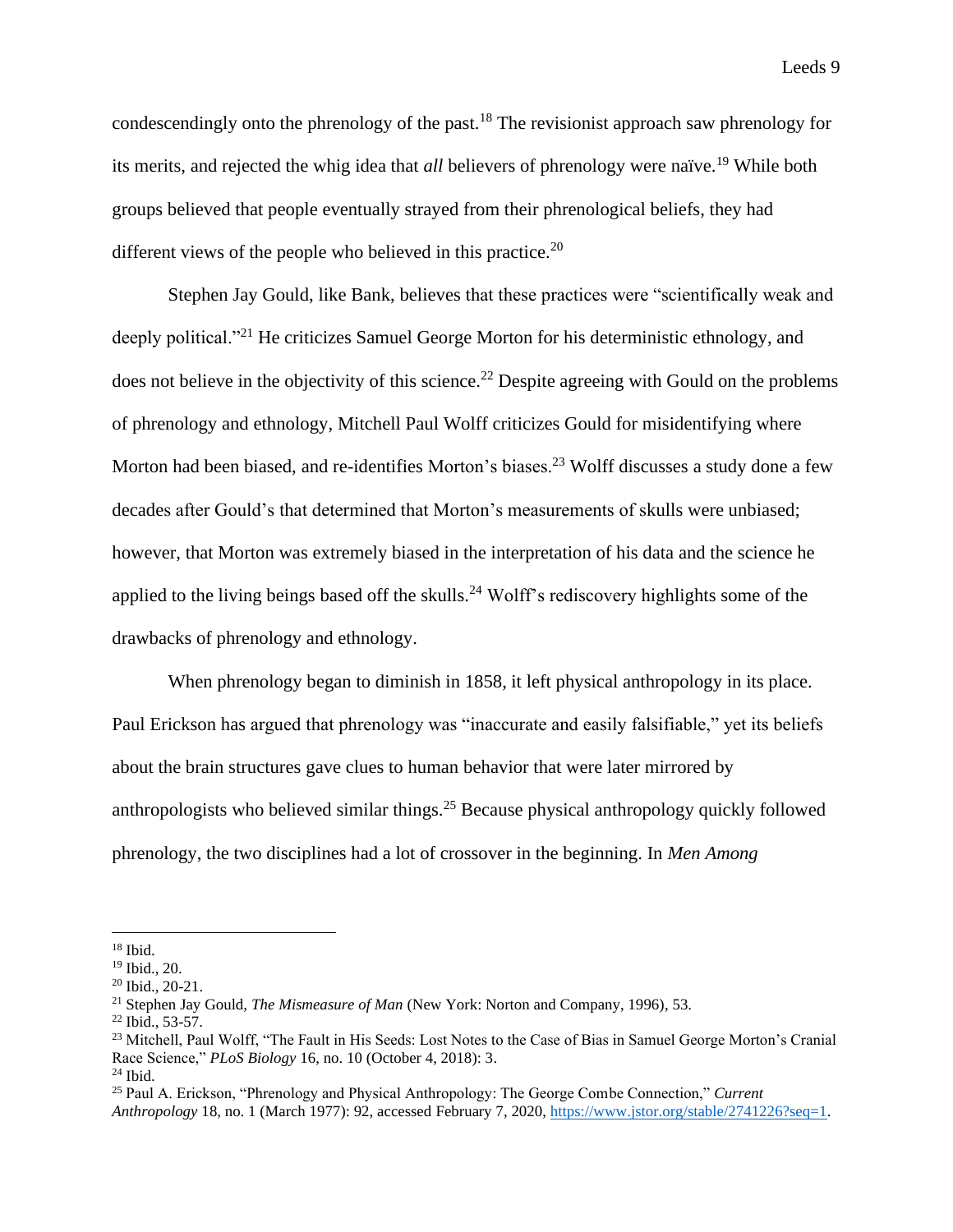*Mammoths*, A. Bowdoin Van Riper argues that paleoanthropology, archeology, ethnology, geology, etc. all emerged as interdisciplinary subjects to piece together early human history.<sup>26</sup> These sciences and their discoveries challenged long held beliefs about human history, and aimed to completely restructure the human understanding of the past.<sup>27</sup> He removes himself from other people who study nineteenth-century science because, Van Riper argues that some of these scientists were less problematic and racially driven since the idea of 'men among mammoths' had been proposed many times beforehand.<sup>28</sup> The idea of 'men among mammoths' would thus refute many biologically racist beliefs because human skulls now dated back farther than previously believed.

George W. Stocking Jr. discusses the race hierarchies created by these sciences, and believes that these practices reclassified 'savage' people and gave them a new, bad framework for being divided.<sup>29</sup> He claims that this type of evolutionism divided the world into "savage" and "civilized" men. Stocking outlines a history of civilization and culture from 1750 through 1980 and highlights where the sciences fell short and created race hierarchies. Phrenology, physical anthropology, and ethnology were just some of the mediums by which scientific and biological racism was distributed.

#### Race Science

Other scientists have addressed the history of race sciences. These sciences fed on the social construct of race to promote European superiority, and oppress members from other

<sup>26</sup> A. Bowdoin Van Riper, *Men Among Mammoths: Victorian Science and the Discovery of Human Prehistory* (Chicago: University of Chicago Press, 1993), 2-3.

 $27$  Ibid., 9 and 29.

<sup>28</sup> Ibid., 222.

<sup>29</sup> George W. Stocking Jr., *Victorian Anthropology* (New York: The Free Press a Division of Macmillian Inc., 1987), 64 and 108.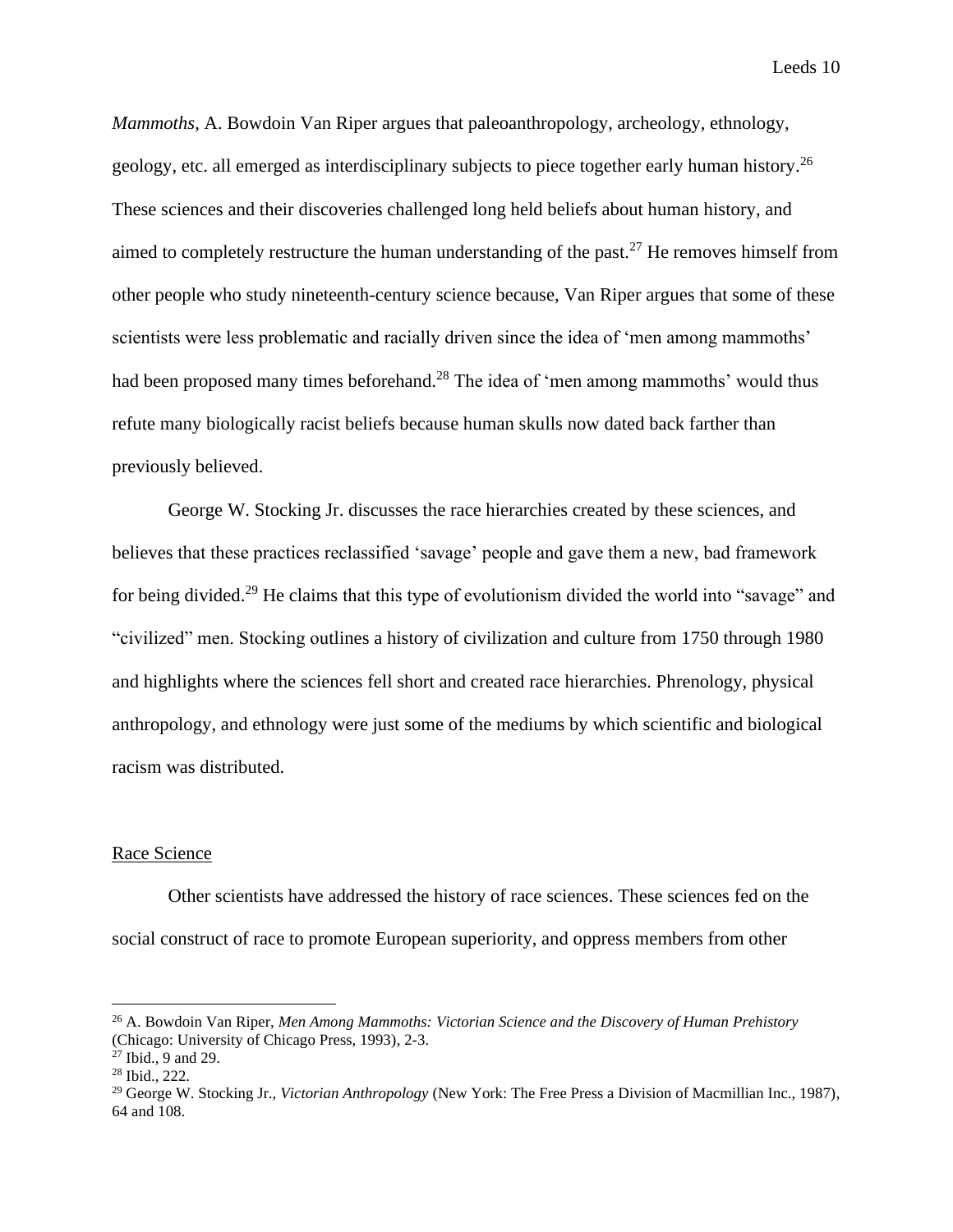geographic areas. Charles Quist-Adade differentiates between the terms "race" and "racism." He defends that "race" does not exist, and never has existed, and is merely a social construct.<sup>30</sup> Quist-Adade describes the need for different types of pigment chemicals in bodies for people in different sections of the earth—like vitamin D versus melanin—and explains how these are only physical skin type differences, not biological.<sup>31</sup> Lastly, he explains how there is no method to pinpoint where on a globe one race ends, and another begins, therefore proving that race was socially constructed.<sup>32</sup> Taking a similar approach, Brent Henze examines how the problem of race, today and in the nineteenth century, is so closely connected to language used to describe different race concepts.<sup>33</sup> He argues that awareness of language is important when speaking about race, and that these practices were not always so racially biased: "as the eighteenth gave way to the nineteenth century, attention to the causes and effects of human difference had both intensified and broadened."<sup>34</sup> Even in the twentieth- and twenty-first centuries race differences are perceived.

Furthermore, John S. Haller, along with agreement from most scholars, attributes the original divide of racial subspecies to Carl Linnaeus and Johann Friedrich Blumenbach. Linnaeus' divisions were primarily based on skin color, while Blumenbach's categories were based on multiple characteristics—hair, skin color, and face shape.<sup>35</sup> Future researchers that

<sup>30</sup> Charles Quist-Adade, "What is "race" and what is "racism"?," *New African*, December 2005, 52-53.

<sup>31</sup> Ibid., 53.

<sup>32</sup> Ibid.

<sup>&</sup>lt;sup>33</sup> Brent Henze, "Scientific Definition in Rhetorical Formations: Race as "Permanent Variety" in James Cowles Prichard's Ethnology," *Rhetoric Review* 23, no. 4 (2004): 311, accessed February 7, 2020, [https://www.jstor.org/stable/20176631.](https://www.jstor.org/stable/20176631)

<sup>34</sup> Ibid., 312.

<sup>35</sup> John S. Haller, "Concepts of Race Inferiority in Nineteenth-Century Anthropology," *Journal of the History of Medicine and Allied Sciences* 25, no. 1 (January 1970): 41, accessed February 7, 2020, [https://www.jstor.org/stable/24622178.](https://www.jstor.org/stable/24622178)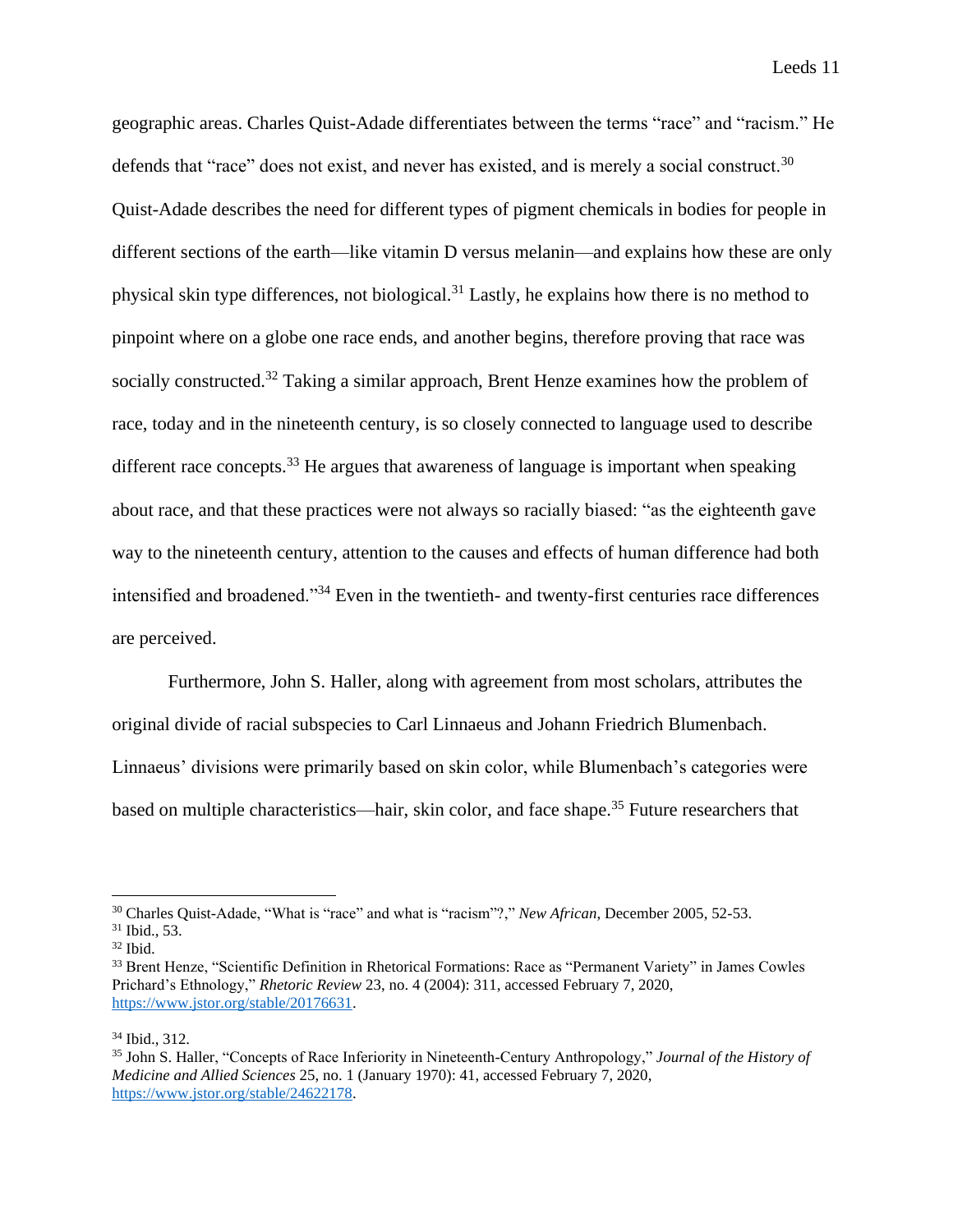drew on the concepts of race all agree with Haller and other scholars who have greatly criticized Linnaeus and Blumenbach for their divisions of the human species.

In a study of 365 physical anthropologists, Matt Cartmill uncovered that when asked if they agree with the statement "there are biological races within the species *Homo sapiens,*" 181 responded "yes" and 148 disagreed.<sup>36</sup> This study reveals how prevalent ideas of racial differences are, even today, despite that many scholars have worked to remove this belief from society. Many works after this study have attempted to further reveal that race is a social construct.

In *Science, Race Relations, and Resistance: Britain 1870-1914*, Douglas Lorimer argues that the question of race in the nineteenth-century heavily influenced race conceptions in the world today. He discusses how anthropologists believed they revealed differences in intellectual and moral attributes of people, yet never considered other attributes, like people's values and morals.<sup>37</sup> They purely divided the world into factions and claimed certain ones to be better than others.

Another scholar who argues for race as a social construct is C. Loring Brace. Brace explains how there is no biological entity that connects to the term "race," and instead, proposed that there are only "clines," graded variations of skin color that are based geographically, not racially.<sup>38</sup> Brace separates himself from other scholars by explaining race in this fashion, and not just with the 'social construct' argument. Kay Anderson's book looks at the rise of Anglo-American thought in the nineteenth-century and how that contributed to, and created, rigid

<sup>36</sup> Matt Cartmill, "The Status of the Race Concept in Physical Anthropology," *American Anthropologist* 100, no. 3 (September 1998): 652, accessed February 7, 2020, [https://www.jstor.org/stable/682043.](https://www.jstor.org/stable/682043)

<sup>37</sup> Douglas Lorimer, *Science, Race Relations, and Resistance: Britain 1870-1914* (New York: Manchester University Press, 2013), 72, accessed March 5, 2020, [https://www.jstor.org/stable/j.ctt18mbg42.](https://www.jstor.org/stable/j.ctt18mbg42) <sup>38</sup> Brace, "*Race" is a Four-Letter Word,* 1-5.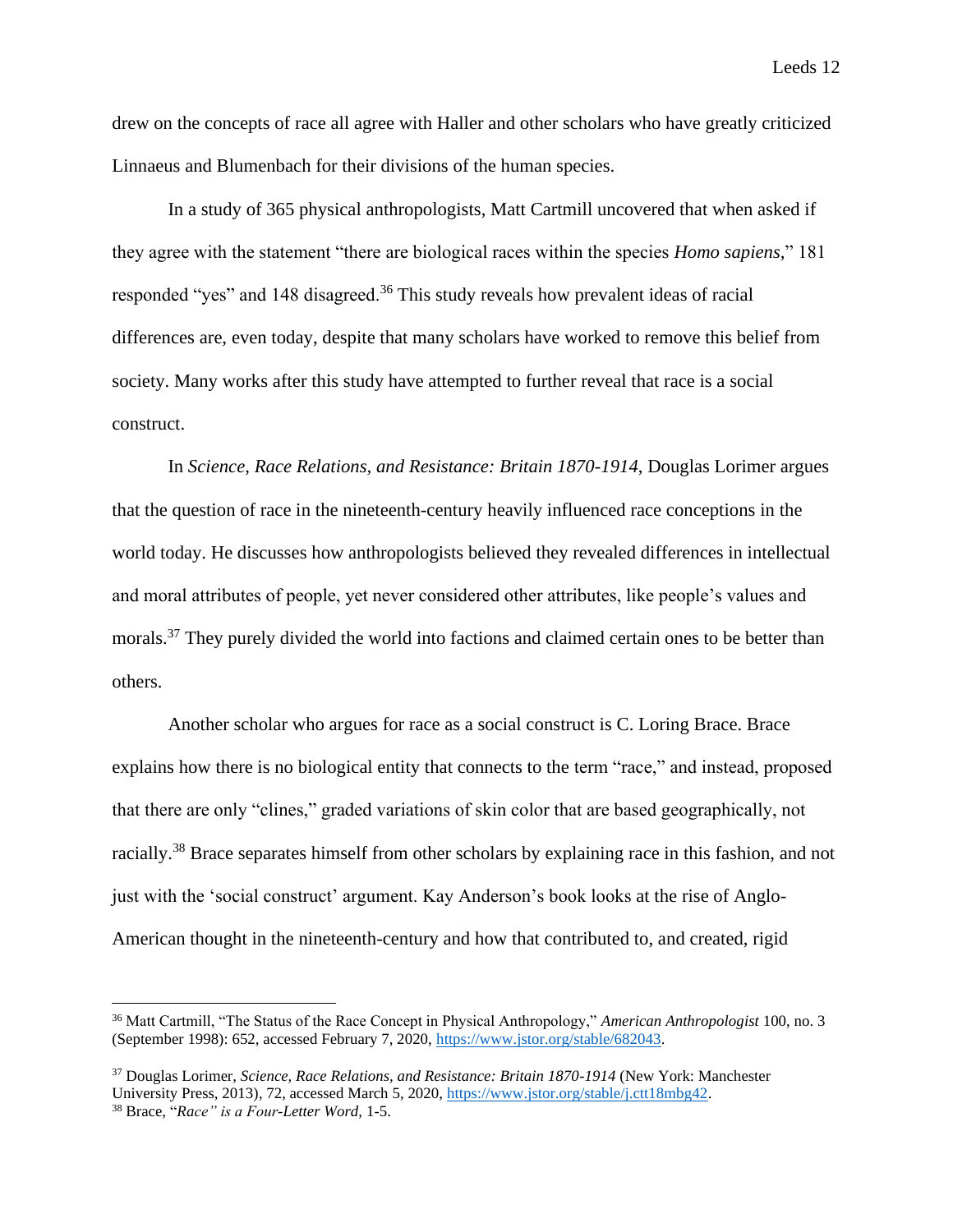hierarchies of man.<sup>39</sup> Anderson provides the historiography of colonial racism and, also racial determinism.<sup>40</sup> She blames the Enlightenment and the Western world's inflated sense of self for this rise of race science, and how race came to undermine power. $41$ 

Creating a divergence between conventional Biblical thought and race conceptions, Colin Kidd argues that Pre-Adamite people existed, that is, people who existed before Adam and Eve and were thus not part of that bloodline.<sup>42</sup> Kidd begins by analyzing that if the Bible is colorblind, why do Christian explanations get extrapolated and applied to race?<sup>43</sup> He deeply examines the possibilities of Adam's skin color, and the potential effects if he had not been white.<sup>44</sup> Kidd's argument explains exactly where white supremacy began.

Ultimately, among historians there is a consensus about the perceived superiority of European values and lifestyle, and an agreement that the relation between the differences of each racial subcategory came directly from European scholars trying to manipulate their narrative. These sciences took on radical forms in the nineteenth century, and have dwindled, yet, still have an impact today. These disciplines did have some positive effects on later areas of study, despite their inherent fallacies. However, had these beliefs not been so popular at the time, we may have currently lived in a world that treated different individuals much more kindly and humanely. Maybe one day all forms of scientific, biological, and cultural racism will cease to exist, and everyone will be on an equal playing field. Eighteenth-century beliefs set the foundation for the coming centuries' ideas about science, race, and inferiority.

<sup>39</sup> Kay Anderson, *Race and the Crisis of Humanism* (New York: Routledge Taylor and Francis Group, 2007), 4.

<sup>40</sup> Ibid., 1-2.

 $41$  Ibid., 6, 17, and 31.

<sup>42</sup> Colin Kidd, *The Forging of Races: Race and Scripture in the Protestant Atlantic World* (New York: Cambridge University Press, 2006), 34.

 $43$  Ibid., 3.

<sup>44</sup> Ibid., 32-33.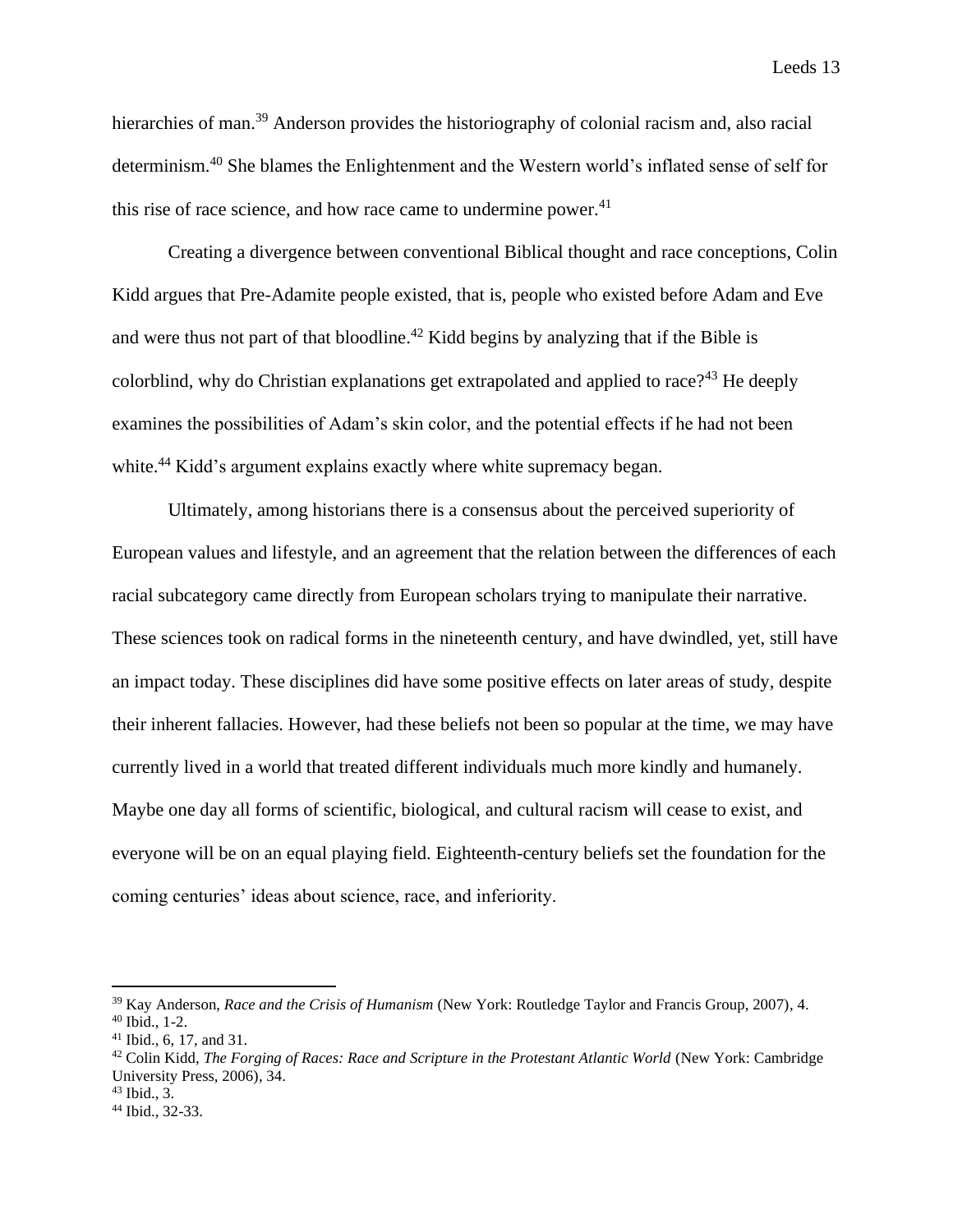# **Influences on the Nineteenth Century**

Two of the most influential people of science who radically shattered the human understanding of man were born in the eighteenth century. A whole century before Charles Darwin's theory of evolution, these two men gave more meaning to the creation of man. Linnaeus' system of binomial nomenclature and subsequent classification of all living creatures dramatically affected our understanding of the world because he devised a system to simply, and problematically, organize living society.<sup>45</sup> While all of Linnaeus' human classifications are still used today, certain groupings of species were later misconstrued and created the justification for racially based sciences. The shared strictly biological characteristics, between humans and apelike creatures, warranted this classification. However, by grouping humans in the order of classification of primates, racial comparisons to apes and monkeys became common. Despite Linnaeus' attempt to not indicate common ancestry between the two, people later imposed the social construct of race onto non-white people, and used those shared human and ape biological traits to compare one to the other; thus, creating a hierarchy of races because people of color were lower and shamed since their skin tone more matched the animal depiction.<sup>46</sup> That grouping made many uncomfortable, yet the idea lingered and led to Linnaeus' human race divisions. He recognized four varieties of human race—*europaeus*, *americanus, afer* and *asiaticus—*which reflected the four humors, or elements, because he believed the skin color differences were attributed to an excess of that humor.<sup>47</sup> Carl Linnaeus also studied "wild, savage men" who he believed fit into the larger chain of life, and were designated to be subhuman.<sup>48</sup> These

- <sup>47</sup> Ibid., 27.
- $48$  Ibid.

<sup>45</sup> Brace, "*Race" is a Four-Letter Word*, 24.

<sup>46</sup> Ibid., 26.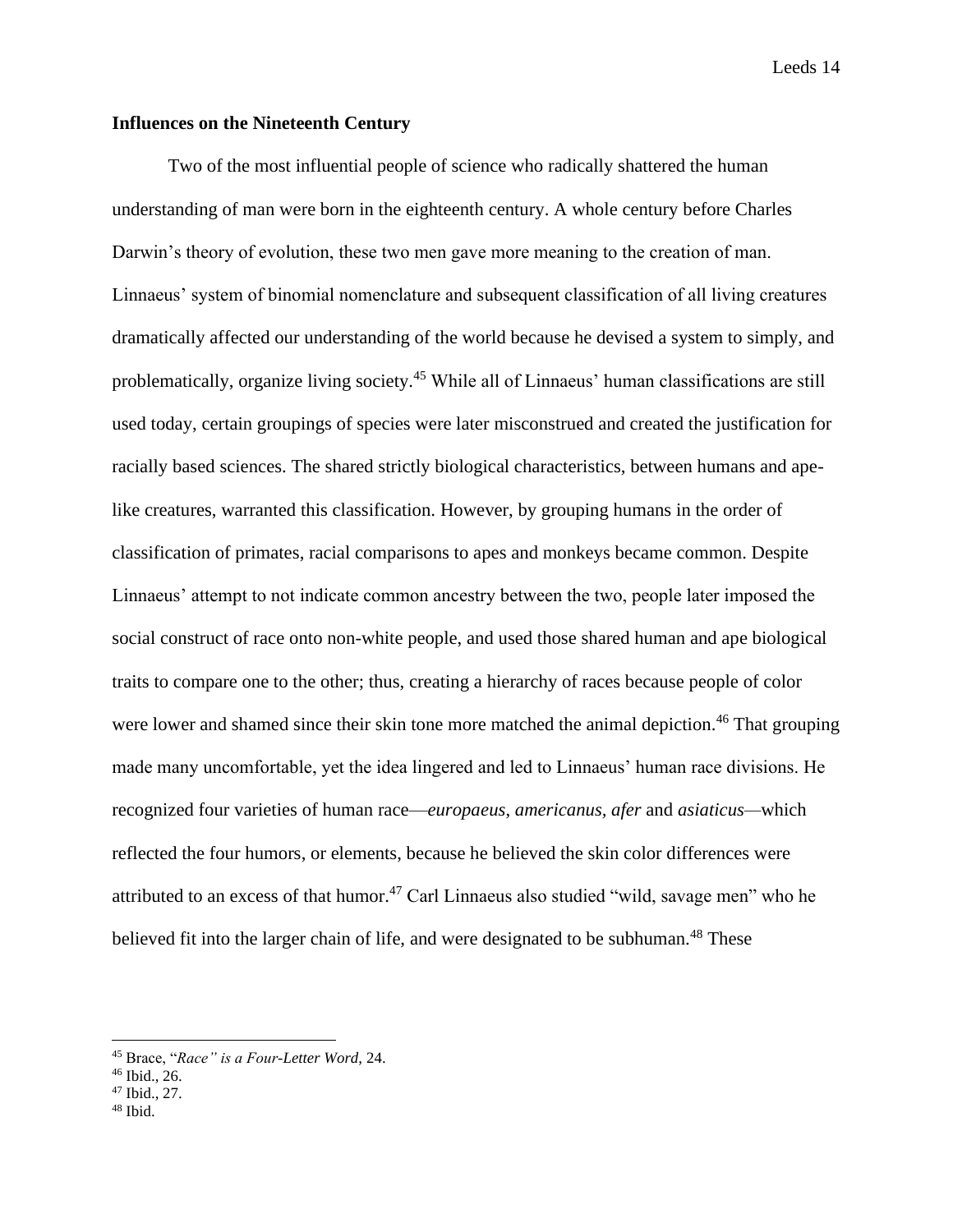hierarchical divisions led Johann Friedrich Blumenbach into his race science discoveries and to identify Europeans as a superior human race.

Johann Friedrich Blumenbach was heavily influenced by Carl Linnaeus and further divided Linnaeus' four human varieties. Blumenbach split Linnaeus' *asiaticus* group into Mongolian and Malay subgroups, thus creating five human varieties.<sup>49</sup> Even after Darwin's groundbreaking publication in 1859, many continued to use Blumenbach's divisions to describe men.<sup>50</sup> However, Blumenbach's most distinct and well-known contribution to race science was his use of the term "Caucasian," which described who he determined to be the most beautiful people in the world. This term referred to people from the region surrounding the Caucasus mountains, where Russia meets Georgia separating the Black and Caspian Seas.<sup>51</sup> Blumenbach thus "assigned the greatest beauty to a particular people, gave them the honor of being the original humans, and bequeathed a name to his premier races that stands even today as a potent marker of privilege."<sup>52</sup> This region has been credited with this honor because it is the site where Noah's Ark landed according to the Christian Bible; it lies in the "temperate zone" that "formed the most perfect humans"—according to an ancient theory of the four humors—which encompassed an area that spanned from Spain, France, Southern Germany, Italy, Greece, Georgia, and the Caucasus Mountains.<sup>53</sup> *Caucasian* became the superior of all varieties, and thus, allowed for detrimental beliefs to form.

Blumenbach's race theory was based on the process of degeneration. These degenerations were caused by different factors—environment, nutrition, etc.—and while they did not remove

<sup>49</sup> Ibid., 44.

<sup>50</sup> John Haller, *Outcasts from Evolution: Scientific Attitudes of Racial Inferiority, 1859-1900*

<sup>(</sup>Chicago: University of Illinois Press, 1971), 6.

<sup>51</sup> Ibid., 44-45.

<sup>52</sup> Londa Schiebinger, *Nature's Body: Gender in the Making of Modern Science* (Boston: Beacon Press, 1993), 129.

<sup>53</sup> Brace, "*Race" is a Four-Letter Word*, 45; Schiebinger, *Nature's Body*, 130.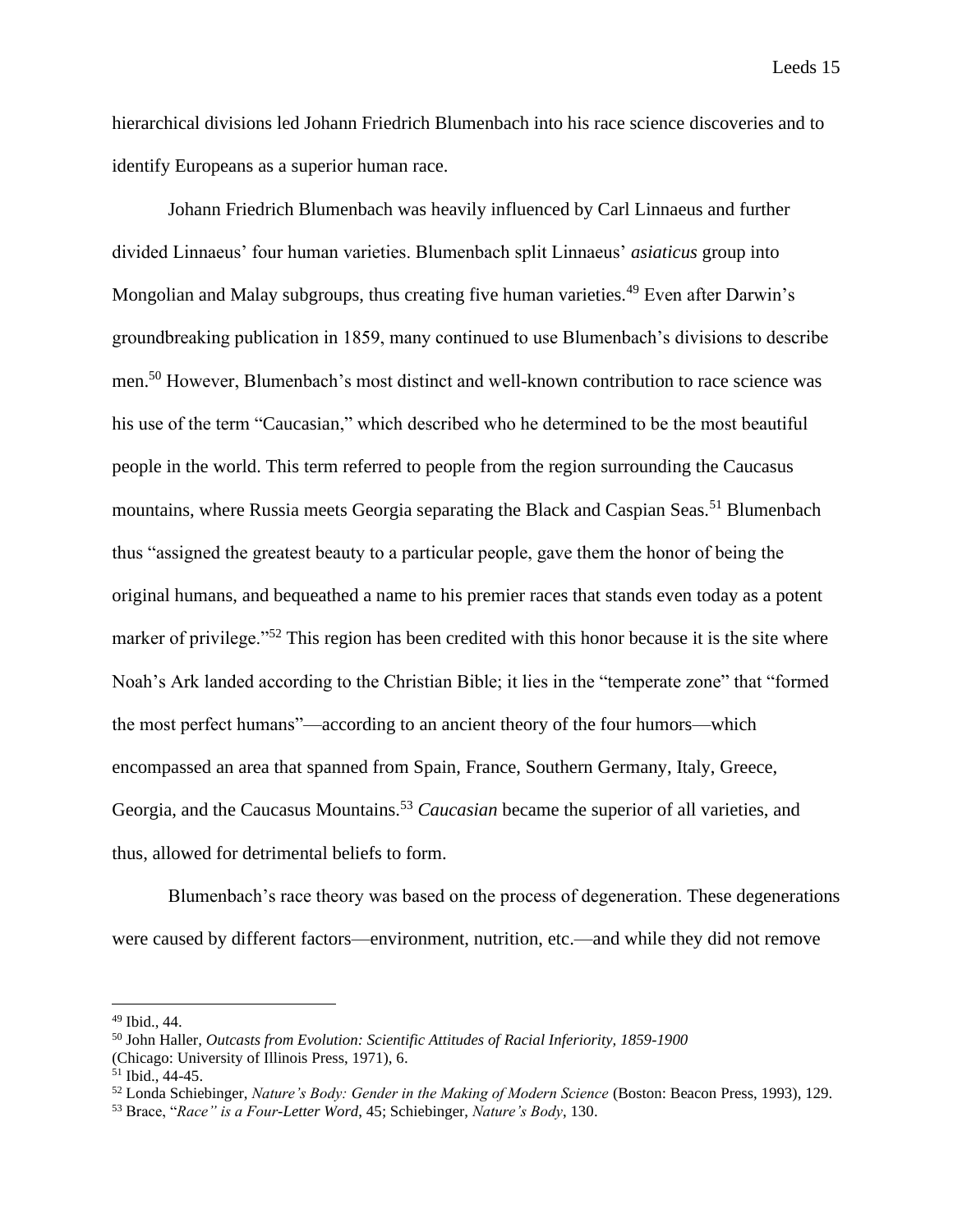any human variety from membership in *Homo sapiens*, they did create the foundation for the beliefs of inferiority and superiority because of the departure from the ideal *Caucasian* status.<sup>54</sup> He believed that all humans were born "nearly red" and, with time, skin color altered to black, white, yellow, or remained red.<sup>55</sup> He acknowledged that these divisions were arbitrary, but still claimed that *Caucasian* was "better and preferable to another" and that it was easier for light skin to degenerate to dark skin, but not vice versa.<sup>56</sup> While Blumenbach did not credit his home region of Germany, nor any strictly European region, to be the origin place of the most beautiful humans, he enabled the systematic exclusion of non-*Caucasian* people from contributing to science, society, and from living a free life.<sup>57</sup> Blumenbach's ideas were just some that reflected eighteenth-century scientific racism.

Eighteenth-century natural history, as described by Londa Schiebinger, has often been portrayed in an innocent light, yet it occupied an "essential component of Europe's commercial and colonial expansion."<sup>58</sup> Science during this century became a medium for exclusion that blocked certain perspectives from being heard. Anatomists, anthropologists, and natural historians were all in agreement that those with compressed skulls, black skin, or female anatomy were unable to pursue academic science.<sup>59</sup> Because of that exclusion, the system inherently perpetuated exactly what justified the exclusion of those people. By not allowing new perspectives into the scientific field, Europeans crafted a narrative of dominance that lasted for centuries. Eurocentrism contaminated society and constructed a continent of ethnocentric people.

<sup>54</sup> Brace, "*Race" is a Four-Letter Word*, 46.

<sup>55</sup> *The Anthropological Treatises of Johann Friedrich Blumenbach* (Boston: Milford House, 1973), 108.

<sup>56</sup> *The Anthropological Treatises of Johann Friedrich Blumenbach*, 264; Schiebinger, *Nature's Body,* 129.

<sup>57</sup> Schiebinger, *Nature's Body,* 130.

 $58$  Ibid., 4.

<sup>59</sup> Ibid., 7.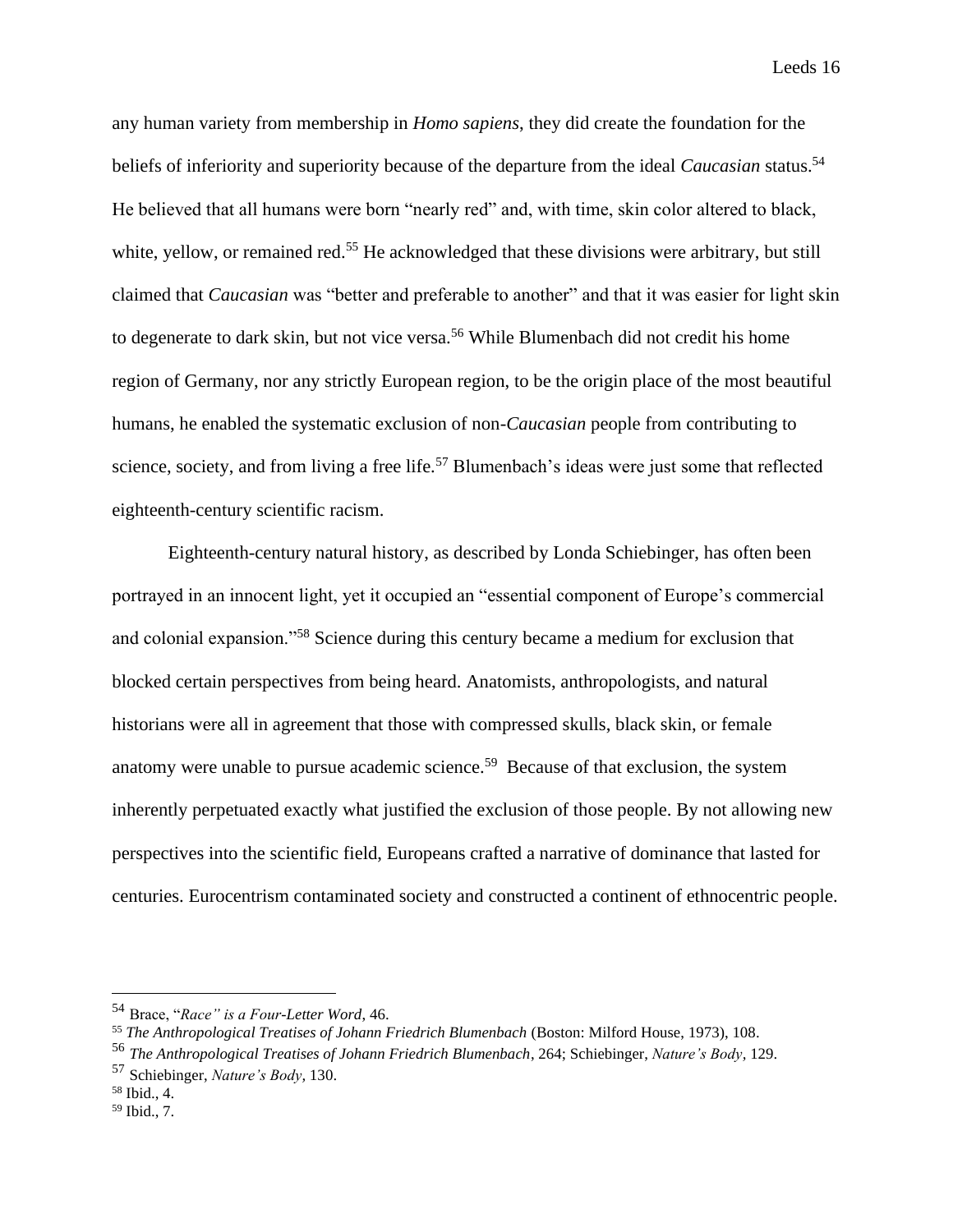European superiority, or the dominance of the West, has been one of the most powerful beliefs for centuries. This belief was made possible by exploration, colonization, and exploitation of non-European peoples and was reinforced with the occurrence of the Industrial Revolution.<sup>60</sup> The sciences of the eighteenth-century, plus Mendelian genetic discoveries in the nineteenth century, allowed scientists to fuse together previous racist beliefs and incorrectly "prove" their superiority.<sup>61</sup> J. M. Blaut worked to undermine this belief system and proved the fallacies in each argument supporting Eurocentrism. The British Museum provides a perfect example for the belief of European superiority. The museum holds eight million objects that have been taken from all over the world, to remind humans "of Britain's place in the world" and serve as a reminder of "the struggle for [European] domination to possess the deep roots of civilization itself."<sup>62</sup> White people sat at the top of the power-hierarchy believing they were the "heirs of the great ancient civilizations" and that they were the "proprietors of thought and reason."<sup>63</sup> Enlightenment thinkers were naïve, and thus defined humanity "in the contexts of their experiences" which inherently left others out.<sup>64</sup> These scientific influences have been a long chain of techniques and practices continued by some of the most well-known Western men. Linnaeus followed Aristotelian logic in classifying his system, Blumenbach followed in Linnaeus's footsteps and taught Alexander von Humboldt, and Humboldt inspired Darwin.<sup>65</sup> These chains of influence allowed these ideals to seep into some of the most profound scientific discoveries which govern our modern lives. Phrenology, physical anthropology, and ethnology were the nineteenth-century instruments of racism.

<sup>64</sup> Ibid., 10.

<sup>60</sup> Blaut, *The Colonizer's Model of the World*, 1-2.

 $61$  Ibid., 62.

<sup>62</sup> Saini, *Superior*, ix-x.

 $63$  Ibid., xi-xiv.

<sup>65</sup> Brace, "*Race" is a Four-Letter Word*, 44.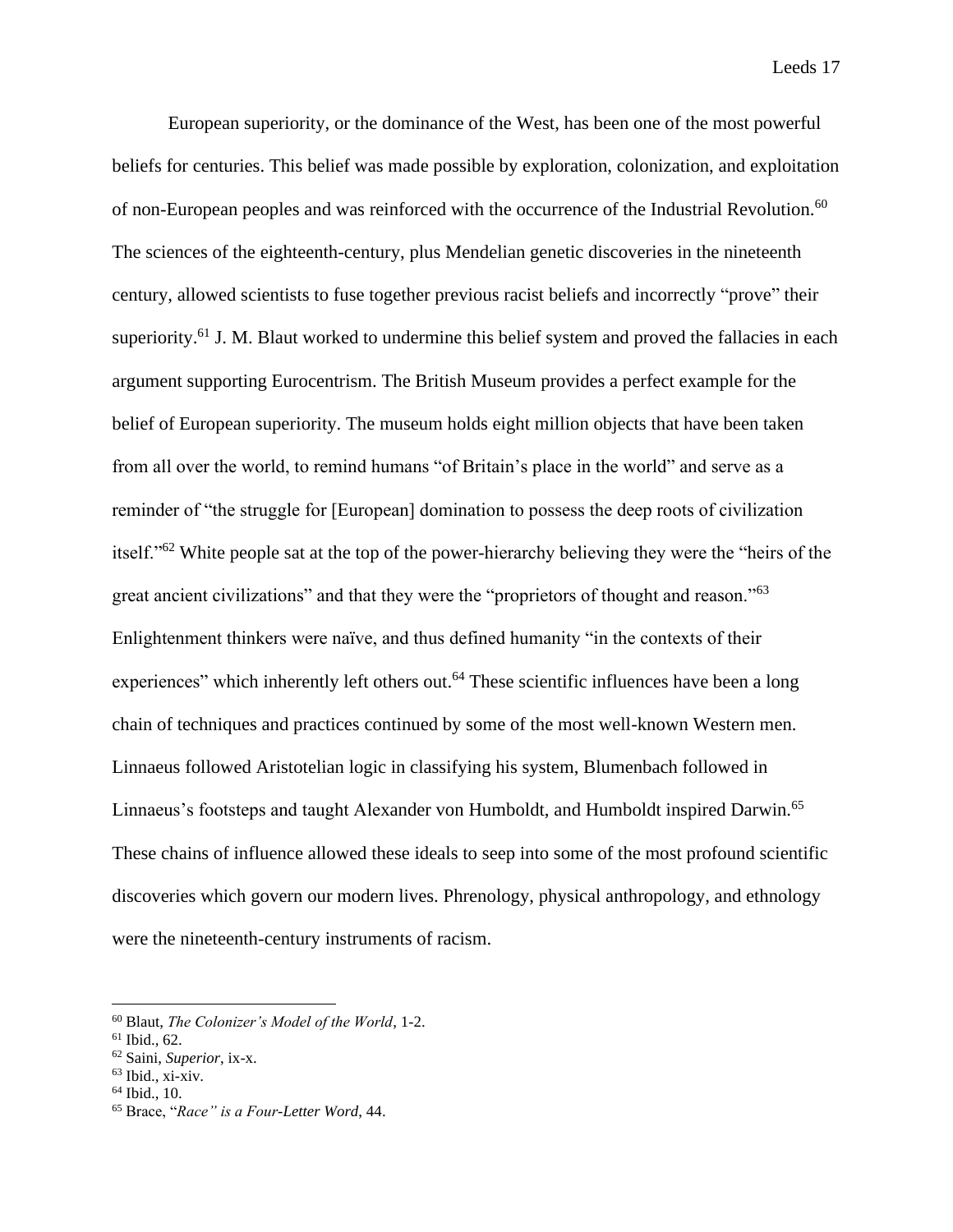## **Phrenology**

Franz Joseph Gall, Johann Gaspar Spurzheim, and George Combe played an important role in nineteenth-century science. Gall originally became interested in physiognomy from an early age when he noticed how all the people in his life excelled in different areas.<sup>66</sup> He developed theories regarding prominent character traits that arose from proportionally larger sections of the brain, which eventually led to the belief of localized brain functions. Gall's primary interest was these configurations of the head that created different powers of mind; however, in the beginning of the nineteenth-century Gall partnered with an assistant who radically altered Gall's work and the following years.<sup>67</sup> Johann Gaspar Spurzheim began working for Dr. Gall after attending one of his lectures in Vienna and the two started to copublish work.<sup>68</sup> However, due to major disagreements surrounding their beliefs, the two spilt in 1813.<sup>69</sup> Their beliefs were fundamentally similar, but diverged in name and created a rift between the two, which promoted a competition to be the most accurate.<sup>70</sup> Gall and Spurzheim's, and soon to follow Combe's, beliefs about phrenology preserved the ideals of the eighteenthcentury, created another medium to categorize people based on their differences, and excluded some populations from contributing to society.

Throughout the nineteenth century, phrenology developed into a popular science of body and mind. In phrenology, each localized region of the brain corresponded to a specific trait that a phrenologist could determine by examining the bumps on one's head. Gall observed that the

<sup>66</sup> Franz Joseph Gall, *On the Functions of the Brain and Each of its Parts* (Boston: Marsh, Capen, and Lyon, 1835), 2.

<sup>67</sup> Ibid., 5.

<sup>68</sup> Harry Whitaker and Gonia Jarema, "The Split Between Gall and Spurzheim (1813-1818)," *Journal of the History of the Neurosciences* 26, no. 2 (Spring 2017): 217.

 $69$  Ibid.

<sup>70</sup> Ibid., 218-219.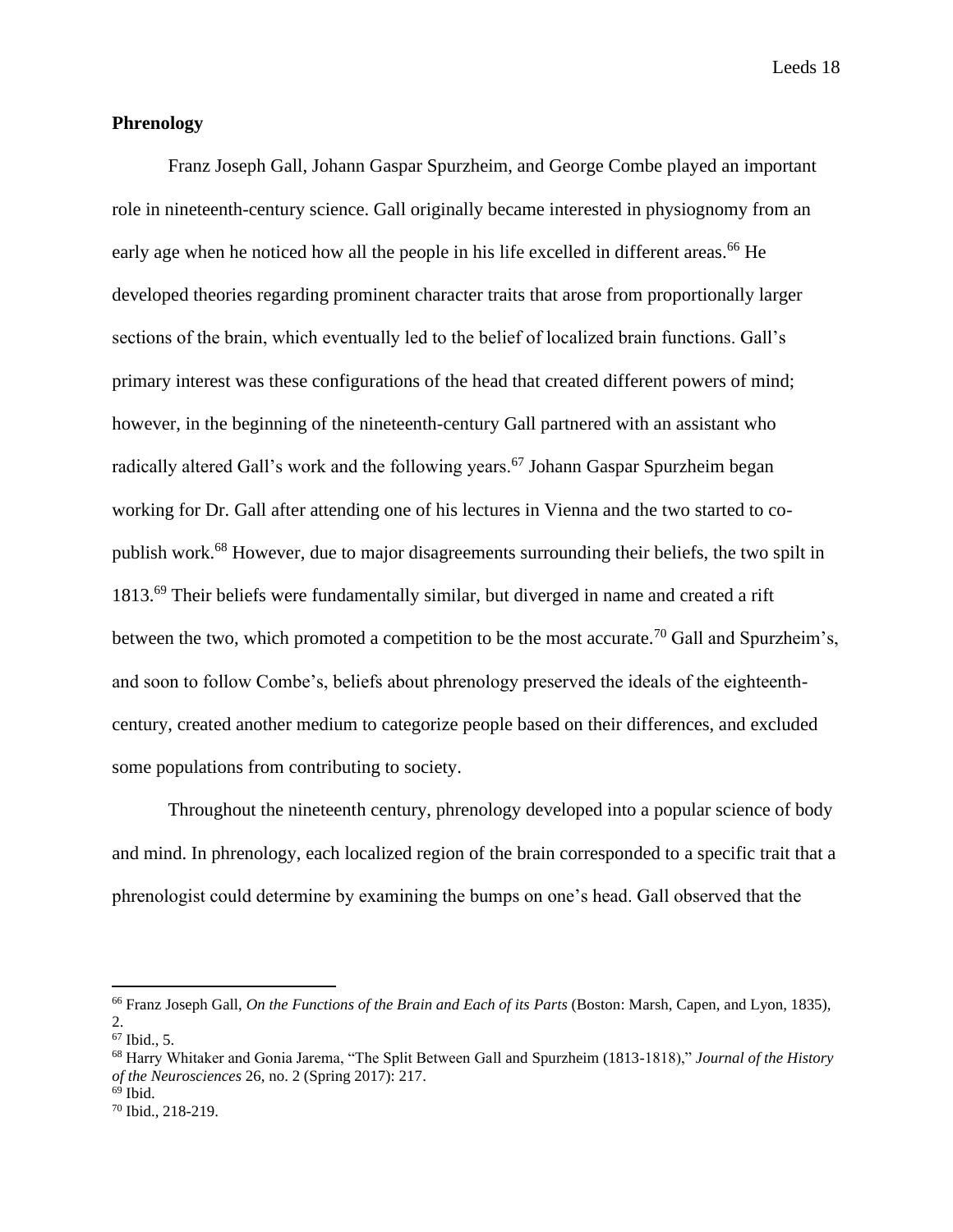respective organ was "always highly developed" when someone possessed great, innate talents.<sup>71</sup> The theory proposed that an individual's strong traits would cause a bulge in the brain matter that would create a bump in the corresponding region. However, phrenology was based more on observations and correlation, not empirical science. Gall, Spurzheim, and Combe all agreed that the prominence of the trait, on the skull and in the personality, was dependent on size of the region. The appearance of each trait depended on the relative proportion of the size of the region in relation to other parts of the brain, not the absolute size, because development was different for many people.<sup>72</sup> While phrenology reported that it was the relative size in comparison with other "bumps" that could be credited for a trait, the findings of phrenology were drastically distorted. Areas delineating few traits began to systematically categorize members of society and create hierarchies based on those desired traits. These hierarchies excluded many members of society, perpetuated racism and ethnology, and were not accurate. Phrenology's main goal was simply to understand the brain and its relation to outside characteristics, yet the cranium itself began to serve an important function in this practice.<sup>73</sup> The external cast of the brain allowed phrenologists to extrapolate data on the brain, but in doing so, it permitted a physical characteristic to become a manipulative social tool. Over time, Gall's brain science transformed to be less about the brain itself, and more about the manifestation of desirable traits. Phrenology was inherently less of a science, and more a reflection of the desires of the nineteenth-century.

At its core, phrenology was a device used to categorize people and understand man's role in society. Phrenology's popularity showcased "the search for truth about man's place in nature"

<sup>71</sup> J.G. Spurzheim, *Outlines of the Physiognomical System of Drs. Gall and Spurzheim, Indicating the Dispositions of Manifestations of the Mind* (London: Baldwin, Cradock, and Joy, 1815), 10.

<sup>72</sup> Spurzheim, *Outline of the Physiognomical System of Drs. Gall and Spurzheim*, 18 and 40; Laura Otis, *Literature and Science in the nineteenth-century: An Anthology* (New York: Oxford University Press, 2002), 328 and 380. <sup>73</sup> Gall, *On the Functions of the Brain and Each of its Parts,* 18.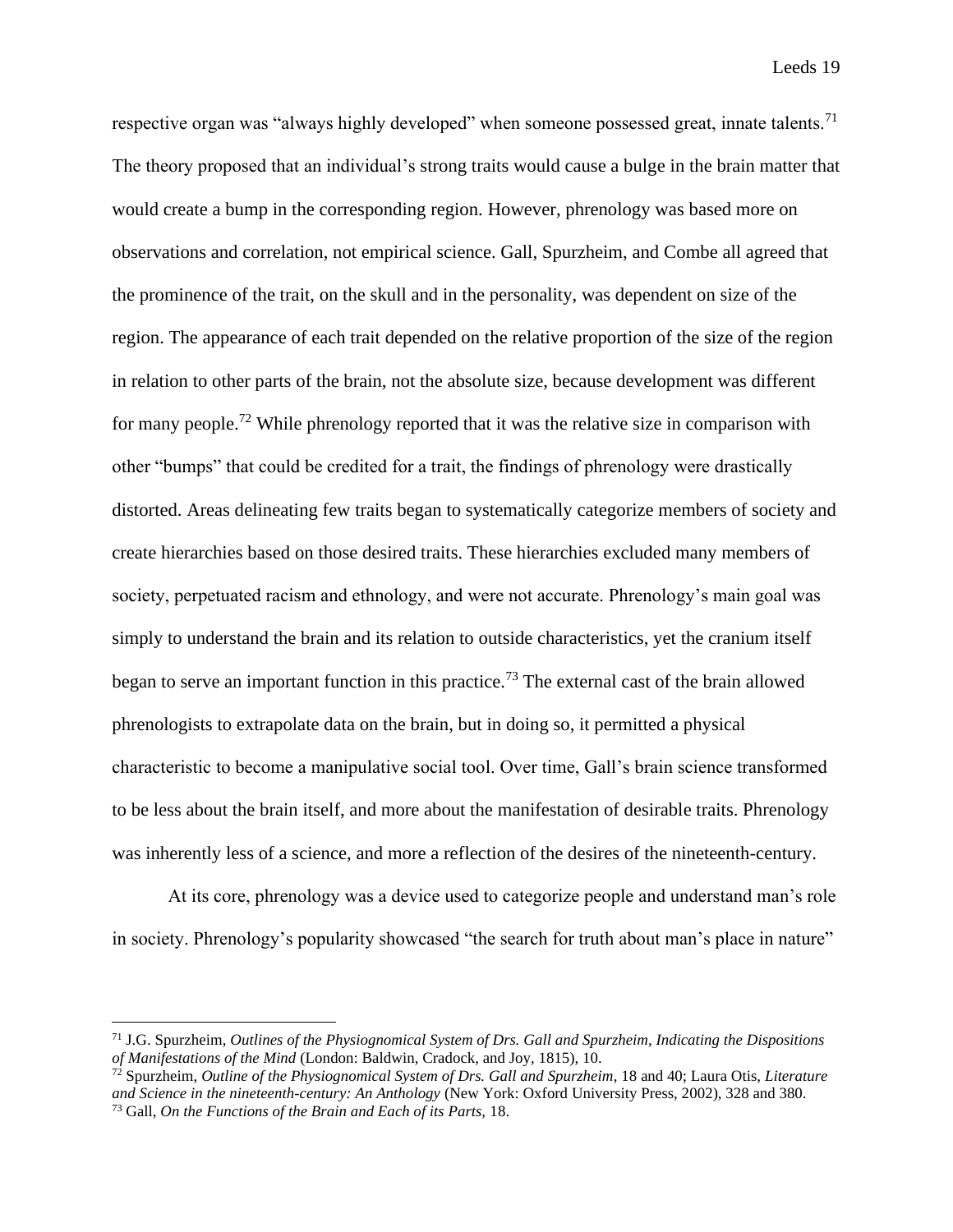and illuminated that "social and ideological meanings are implicit in science."<sup>74</sup> As a product of its time, phrenology revealed the lengths in which the medical field and science were trying to understand our world. The way these scientists conducted their practices highlighted the inequality and bias that plagued the discipline, because they categorized differences then excluded people for having traits one could not control. Classifying people in this manner created more problems than great scientific discoveries. Phrenology was seen as a respectable science in Britain, especially, because it played a role in the transition to understanding man as "a biological being," influenced by the biological laws of nature.<sup>75</sup> These scientists, however, believed in the superiority of the white "race" so biological laws differed for different people. Even though inherently everyone was a human being, certain people were classified as lower on the hierarchy because of the "truth" that European men found in the bumps on their heads. The science mirrored many other efforts of the nineteenth-century. It was an "attempt to bridge the void" between biology and sociology, which was based in false premises to begin with, and was advocated for by people who sought to go beyond what the measurements could realistically provide.<sup>76</sup> Scientists used data from examining heads and skulls to promote arbitrary divisions based on race. By filling this void, scientists made the goals of the nineteenth-century counterintuitive because in trying to understand man, they damaged man. Phrenology awakened people to the harmful effects of science.

The rise of race sciences and human classification to find truth began in the eighteenth century and was reinforced by phrenology. This opened the public's eyes up to the idea that "human behavior was capable of classification" based on pathology or a lack of some trait.<sup>77</sup>

<sup>74</sup> Cooter, *The Cultural Meaning of Popular Science,* 8-9.

<sup>75</sup> Bank, "Of Native Skulls and Noble Caucasians," 389.

<sup>76</sup> Haller, "Concepts of Race Inferiority," 44-46.

<sup>77</sup> Cooter, *The Cultural Meaning of Popular Science*, 37 and 271.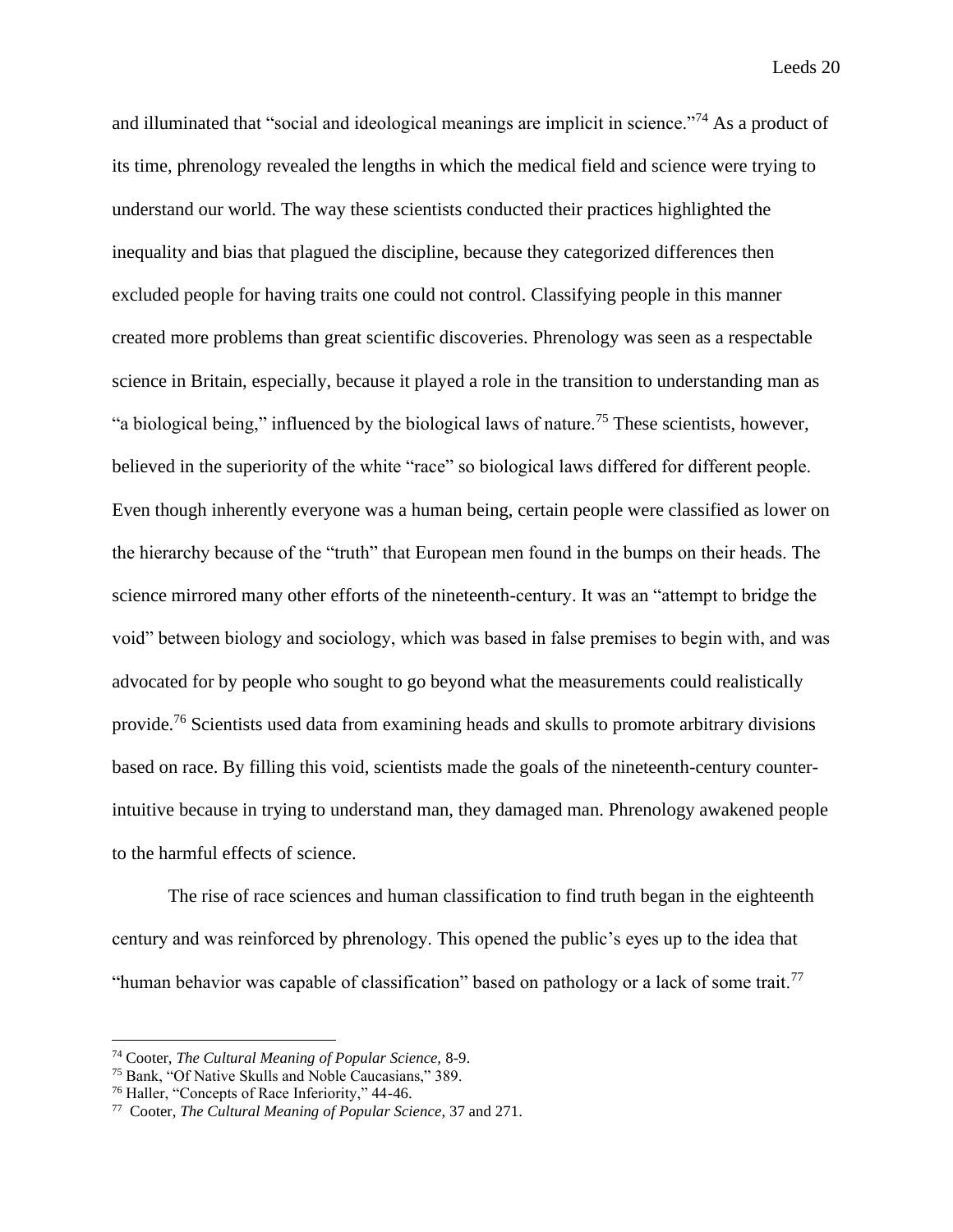There was a desperate craze to find and classify all that could be known, and phrenology contributed to that. Behavior and signs of behaviors, like the bumps of bulging brain matter, became more important than people themselves, and made having specific traits a race-wide biological problem. By accentuating differences and using that to try to understand our world, phrenologists destroyed the exact beauty of our species: our uniqueness. These abnormalities extended beyond race. Phrenology was used to determine the likelihood of one engaging in criminal behavior, and helped facilitate the Foucauldian idea of power surveillance.<sup>78</sup> Classifying dozens of individuals with these traits, phrenologists observed society in new and detrimental ways. These practices created a hierarchy of power because by spreading the beliefs of the ideal traits that corresponded only to European individuals, people of other skin colors were subjected to ideas that mocked the traits they were born with, and not given the chance to show that they, too, were people. Phrenology articulate with power, and had extensive influences on popular beliefs that shaped human history.

Phrenology's most notable effects on society were detrimental despite the importance its supporters believed it had. Gall and Spurzheim argued that the history of science exhibited "men of a superior order" who devised, developed, and applied bold ideas to leave an enduring influence on "all professions in society and with all actions of man."<sup>79</sup> Even though phrenology was only practiced by an exclusive group of people, its ideas trickled down and affected everyone. It aided in establishing the superiority of modern Western science and European people, and encouraged the exclusion of non-white members of society. Phrenologists and other medical professionals saw their studies as an essential key to society. Gall and Spurzheim further

<sup>78</sup> Bank, "Of Native Skulls and Noble Caucasians," 390; J.G. Spurzheim, *Phrenology or the Doctrine of the Mental Phenomena* (Boston: Marsh, Capen, and Lyon, 1832), 13.

<sup>79</sup> Gall, *On the Functions of the Brain and Each of its Parts,* 44; Spurzheim, *Outlines of the Physiognomical System of Drs. Gall and Spurzheim,* 325.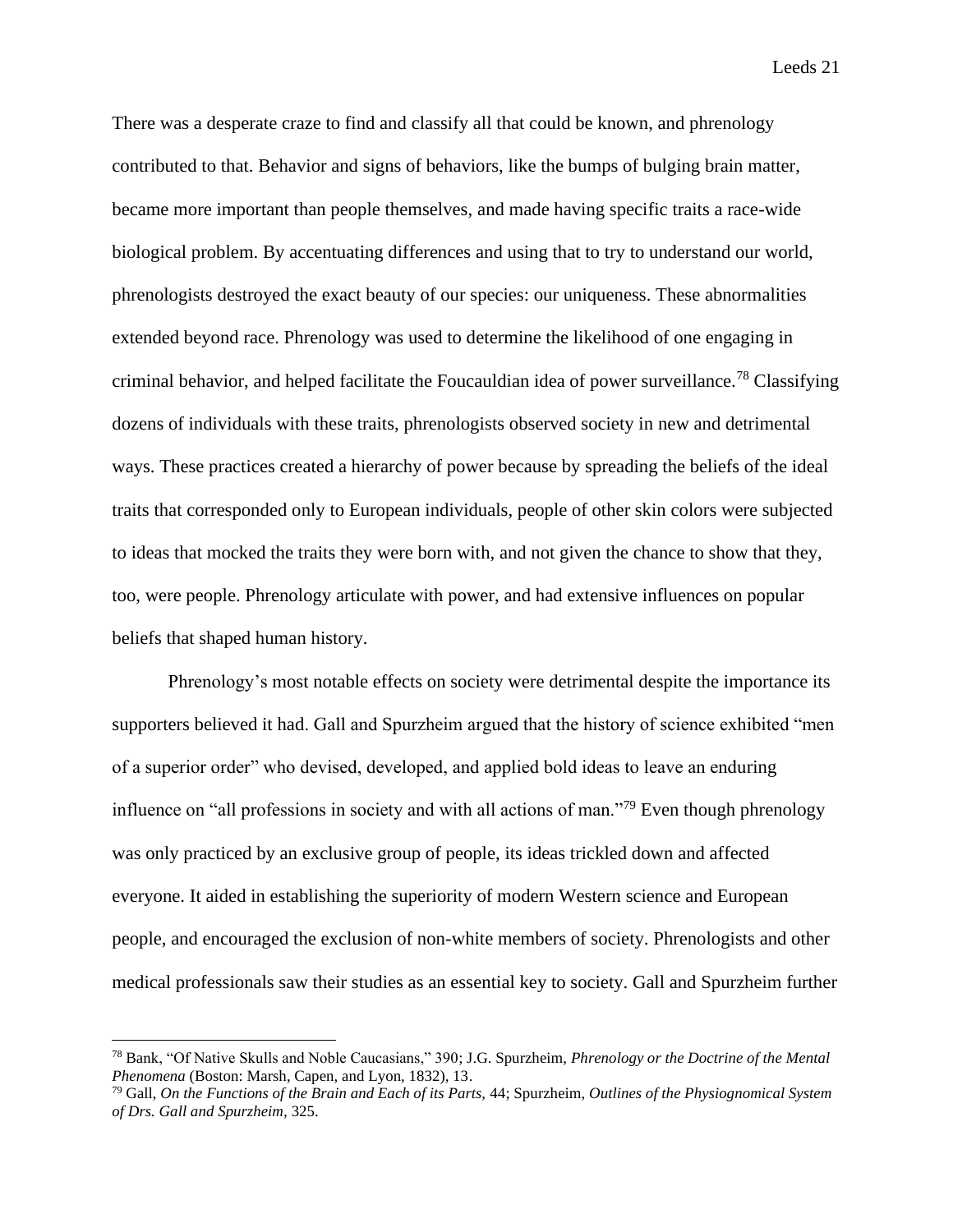believed that all people who studied the nervous system or brain were "especially called upon to contribute to the advancement of the knowledge of man."<sup>80</sup> However, it did not cross their minds that their beliefs and studies were narrow-minded, racist, and intolerant. The notion of the duty to contribute to the knowledge of man generated many inaccurate beliefs about man's place in the universe and has continued to contribute to the decline in understanding of certain populations. The assumptions of phrenology were very deterministic. In one of Spurzheim's books, he discussed criticisms of the belief being fatalistic, and utterly disagreed because he claimed the laws of nature were fixed by creation, despite that the science eventually became known for being inaccurate and easily falsifiable.<sup>81</sup> Spurzheim's disagreement logically did not follow the criticisms of the science because phrenology was based on incorrect observations, and ethnic differences. Each person was created by the same being or event, all equally; despite the laws of nature at play phrenology was fatalistic because the results of the science preached that individuals with proportionally smaller regions of the brain were inferior. One cannot change their overall abundance, or lack, of brain matter, therefore phrenology predetermined what life would be like for those it deemed inferior. Spurzheim and Combe were notably interested in phrenology's application to "the reform of society and morals," thus one cannot deny the harmful effects of phrenology on society.<sup>82</sup>

Phrenology had many errors and negatively affected society; however, paradoxically there were two benefits to the discipline that emerged as inadvertent biproducts. Franz Joseph Gall was the first to treat mental operations and the human desires as "purely organic problems"

<sup>80</sup> Spurzheim, *Phrenology or the Doctrine of the Mental Phenomena,* 18.

<sup>81</sup> Spurzheim, *Outlines of the Physiognomical System of Drs. Gall and Spurzheim,* 285-287; Erickson, "Phrenology and Physical Anthropology," 92.

<sup>82</sup> Cooter, *The Cultural Meaning of Popular Science,* 7.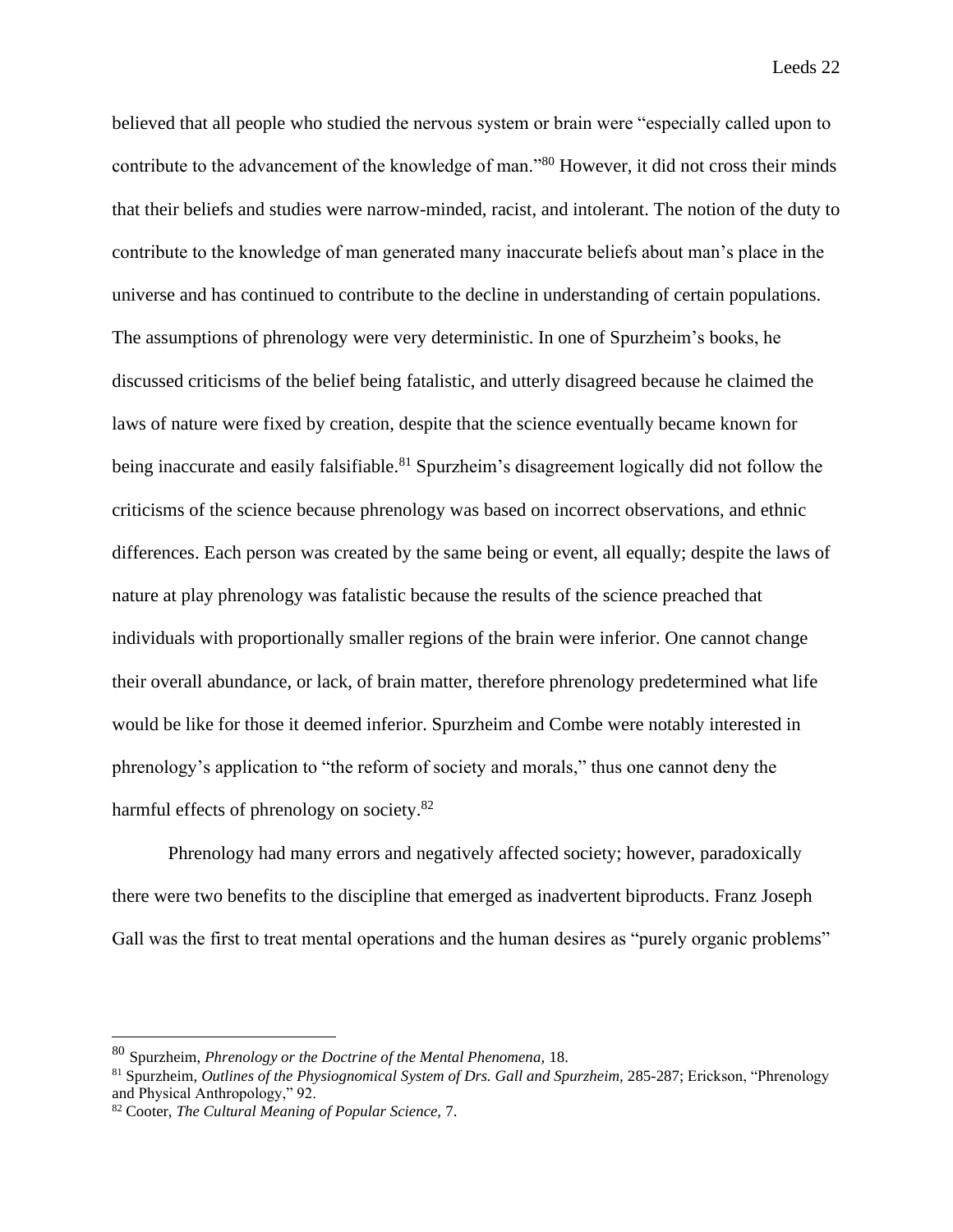of neurophysiology.<sup>83</sup> While many before Gall had proposed and studied the link between the brain and the mind, no one treated the brain, its anatomy, and its functions the way Gall did. His studies had profound effects on later neuroanatomical findings, such as Paul Broca's discovery of the language region, which became known as Broca's area and the second benefit of phrenology. The assumptions and general premises of phrenology were unsound, yet decades later Gall's notion of localized brain functions was proved true. The minimal beneficial influences that phrenology had on the medical and scientific fields does not negate the horrendous consequences of the belief. Furthermore, many may see phrenology as an isolated ideology within the most influential century that shaped the world we live in today. However, phrenology, along with other nineteenth-century sciences, created a network of discrimination that popularized racism and severely damaged society.

# Spurzheim's Papers

Filed away in the archives of National Library of Medicine in Bethesda, Maryland, are the transcripts of eighteen lectures given by J.G. Spurzheim in London. The transcripts of these lectures were meticulously recorded by Henry Bromley in 1825 where Spurzheim taught the public about "his favorite science."<sup>84</sup> The beginning of the transcription highlighted Spurzheim's excitement about the size of the crowd in front of him, believing that the size revealed a reduction of the prejudice that accompanied phrenology.<sup>85</sup> Spurzheim saw phrenology as a human need to explain the essential nature of the mind, because phrenology was vital to

<sup>83</sup> Ibid., 3 and 21.

<sup>&</sup>lt;sup>84</sup> National Library of Medicine, "Lectures on Phrenology, of J.G. Spurzheim," (London, 1825)/ notes by Henry Bromley, unique ID: 2932076R, 9, accessed 24 April, 2020 [http://resource.nlm.nih.gov/2932076R.](http://resource.nlm.nih.gov/2932076R) These are handwritten notes of one of Spurzheim's lectures.  $85$  Ibid.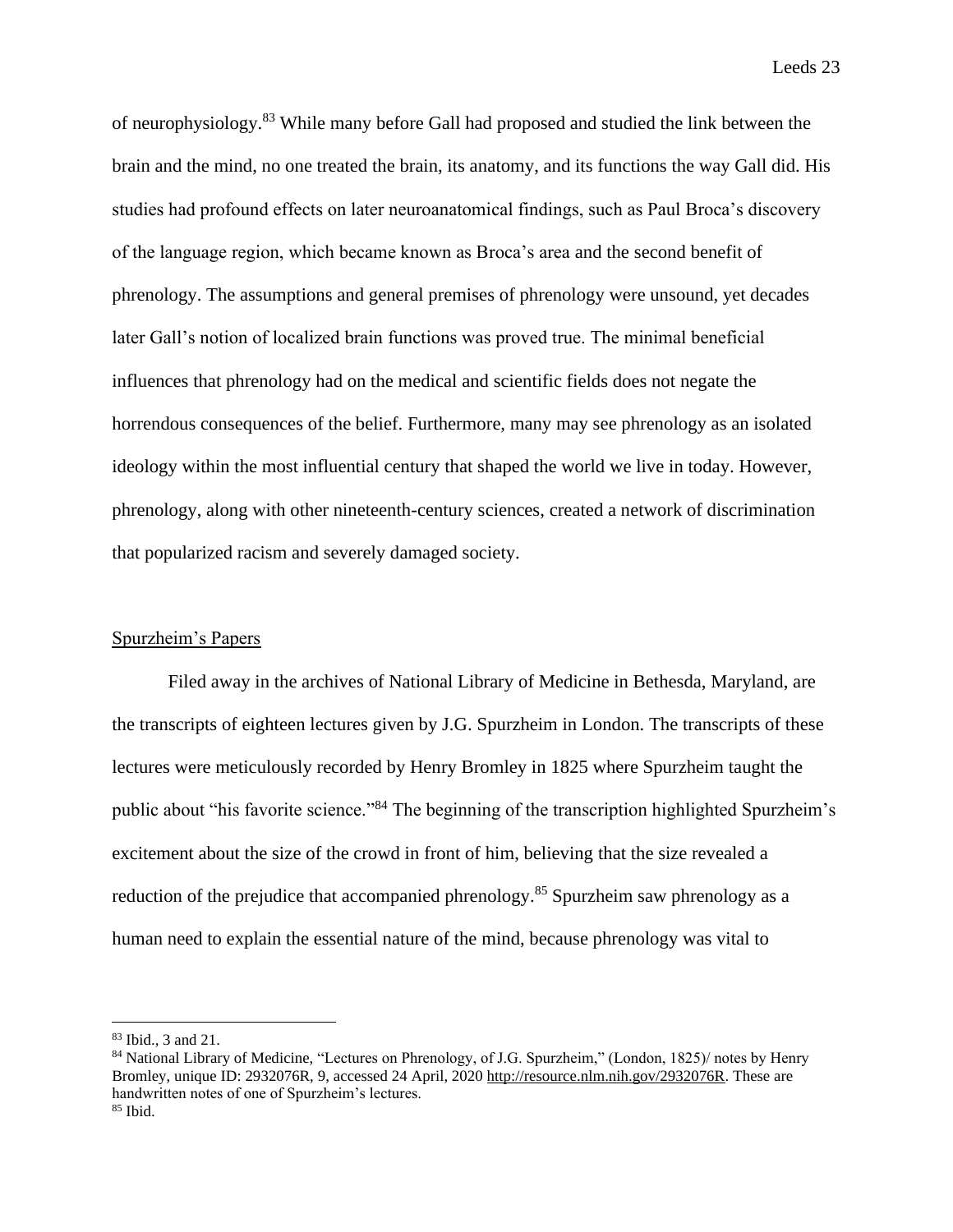overcome diseases of the mind, making up for our lack of knowledge.<sup>86</sup> He believed phrenology was crucial to all natural sciences, anything related to the study of man, and the education system because it could provide a fuller understanding of man's capabilities.<sup>87</sup> The beginning of this document revealed how prevalent the beliefs of phrenology were in society. Regardless of if Spurzheim's plan to have phrenology permeate every aspect of society was fully manifested or not, the idea of it being within every major discipline proved that it had a large effect on society. Especially considering that there were public lectures on the topic, the belief was meant to reach every person and be adopted into one's general understanding of their mind. Phrenology's impact spanned a larger time-period than Spurzheim would have anticipated.

The document continued to describe the importance of phrenology. Spurzheim indicated that his process of examining and accepting truth was: to see if anatomy, physiology, or pathology were in harmony with one another.<sup>88</sup> If he saw correlations between either of the two, he would accept whatever doctrine that examination produced as true. However, after that explanation he immediately made a statement where he claimed that one "must always make facts, although you may not completely understand their impact, but you must distinguish between facts and influences."<sup>89</sup> As a medical professional and natural scientist, one should never state anything as truth unless it can be empirically verified. Even if it were clear that facts and influences were separated, an entire scientific discipline should not champion an idea that was skeptical of its impact. That statement in his lecture divulged that uncertainties about his and other phrenologists' findings existed, which verified that the general premises of the doctrine were not entirely sound. Spurzheim and other phrenologists were merely teaching their opinions

<sup>86</sup> Ibid., 10.

<sup>87</sup> Ibid., 10-11.

<sup>88</sup> Ibid., 25.

 $89$  Ibid.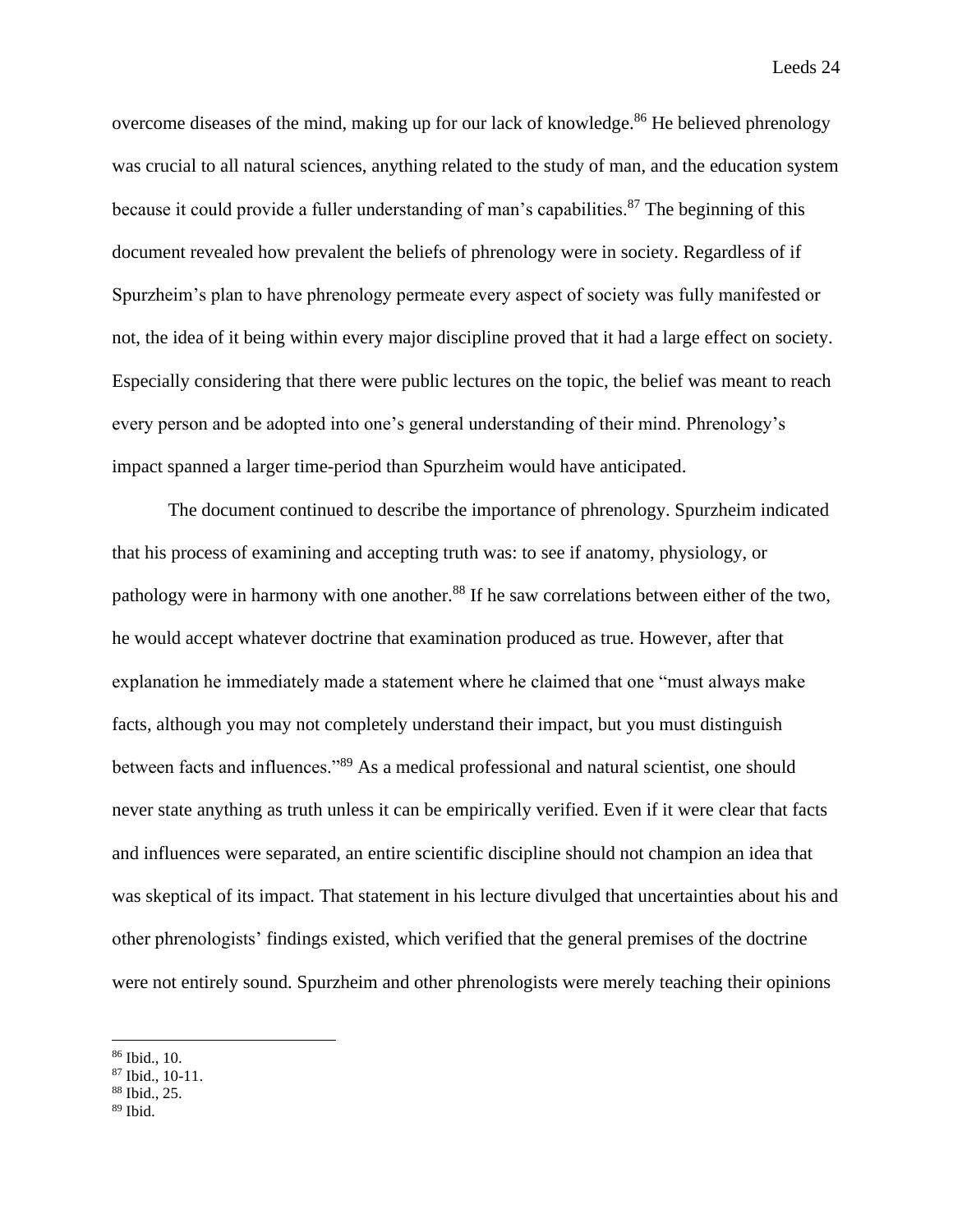about the faculties of mind to the public. This statement had a profound impact on the science because in comparing the proportionate sizes of the bumps on one's skull, these opinions generalized and hierarchized groups of people. Bromley later recorded a statement by Spurzheim where he criticized a group of people for making "nature bend to their opinion, thus destroying practical views of science."<sup>90</sup> However, phrenologists also made nature—the shape and function of the brain—bend toward their opinions of the nature of man, and influence their perspectives of groups of people. These explanations were drastically detrimental to non-white people and criminals.

Spurzheim continued throughout the series to discuss the basic tenets of phrenology. The majority of each lecture was spent identifying each faculty, discovering how to locate it, and describing its main function. In breaking down each faculty of the mind, Spurzheim generalized conclusions to larger audiences than they could be applied to. He claimed that groups of people in some nations may have had the same powers, but that "these powers may be stronger in some nations than others," and that once phrenologists found "the same manifestations connected with certain parts in different persons, sexes, and nations" then they were "set down as truths."<sup>91</sup> However, when these connections were seen as positive they were applied to Europeans; only the negative connections were noticed in the non-white populations. These "truths" were believed to have been empirically verified, but, as stated above, were not and had harmful effects on "the other." Despite phrenology not being physically invasive on the body, it invaded the mind and created a falsified belief system that demoted certain human beings to the bottom of the hierarchy.

<sup>90</sup> Ibid., 36.

 $91$  Ibid., 41-45.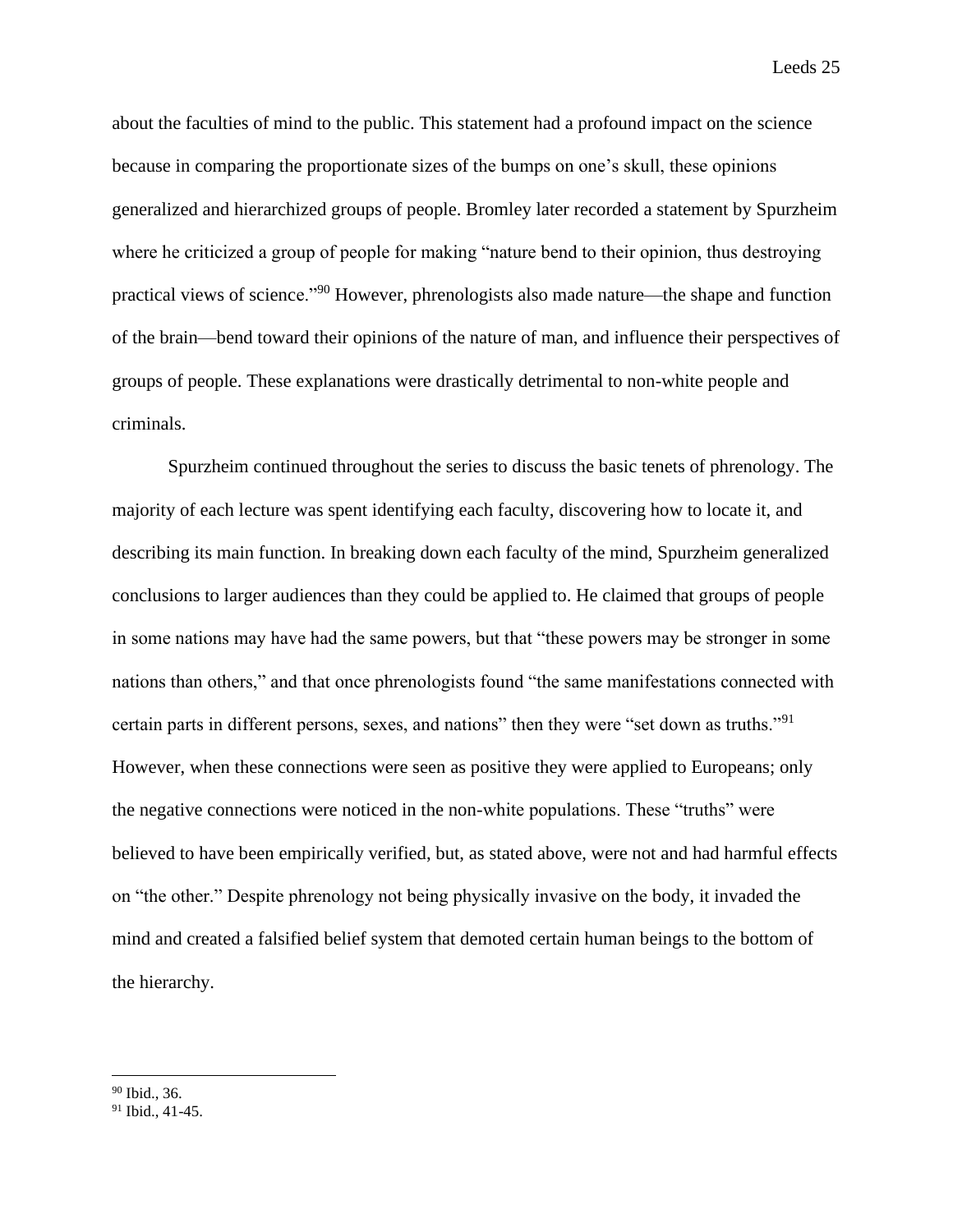There were many instances in which Dr. Spurzheim made problematic statements that were based only on observation. In lecture seven, while characterizing benevolence, Spurzheim brought out a skull of a person who practiced Hinduism and said "benevolence would not be predominant in my opinion in such a skull as this."<sup>92</sup> It is evident, again, that these claims were dominated by Spurzheim's opinion, not supported with actual evidence, and were clearly very racially and ethnically driven. By merely stating that such a skull was not capable of obtaining this characteristic, he degraded an entire population and simultaneously slyly placed Europeans on a pedestal. There were areas of the document that mentioned "the laws of propagation" perfecting man and how man wishes to become "the master."<sup>93</sup> These types of statements were evident throughout history with radicalized leaders who diminished the influence of ostracized groups and made scapegoats of the innocent. The notion of "a perfect man" implies the existence of an imperfect being, which was always ascribed to the non-European. Thus, these arguments aided in perpetuating and maintaining the concept of European superiority. The most blatantly catastrophic proclamation came in lecture eleven. While discussing the size of foreheads in relation to intellectual power, he defended that "an African is inferior in intellect to a European, and one European is inferior to another."<sup>94</sup> These comments implied a rigid hierarchy based on skin color and ethnicity. Phrenology encouraged these societal divisions because, at its roots, it was a discipline that compared individuals to another to determine what was right and what was wrong. But, that does not diminish the fact that it was unnecessary to use this "science" to characterize people in this way. The beliefs of phrenology played a direct role in influencing the theories of the nineteenth-century, and beyond, to be means of domination that promoted racism.

<sup>92</sup> Ibid., 105.

<sup>93</sup> Ibid., 125-126.

<sup>94</sup> Ibid., 175.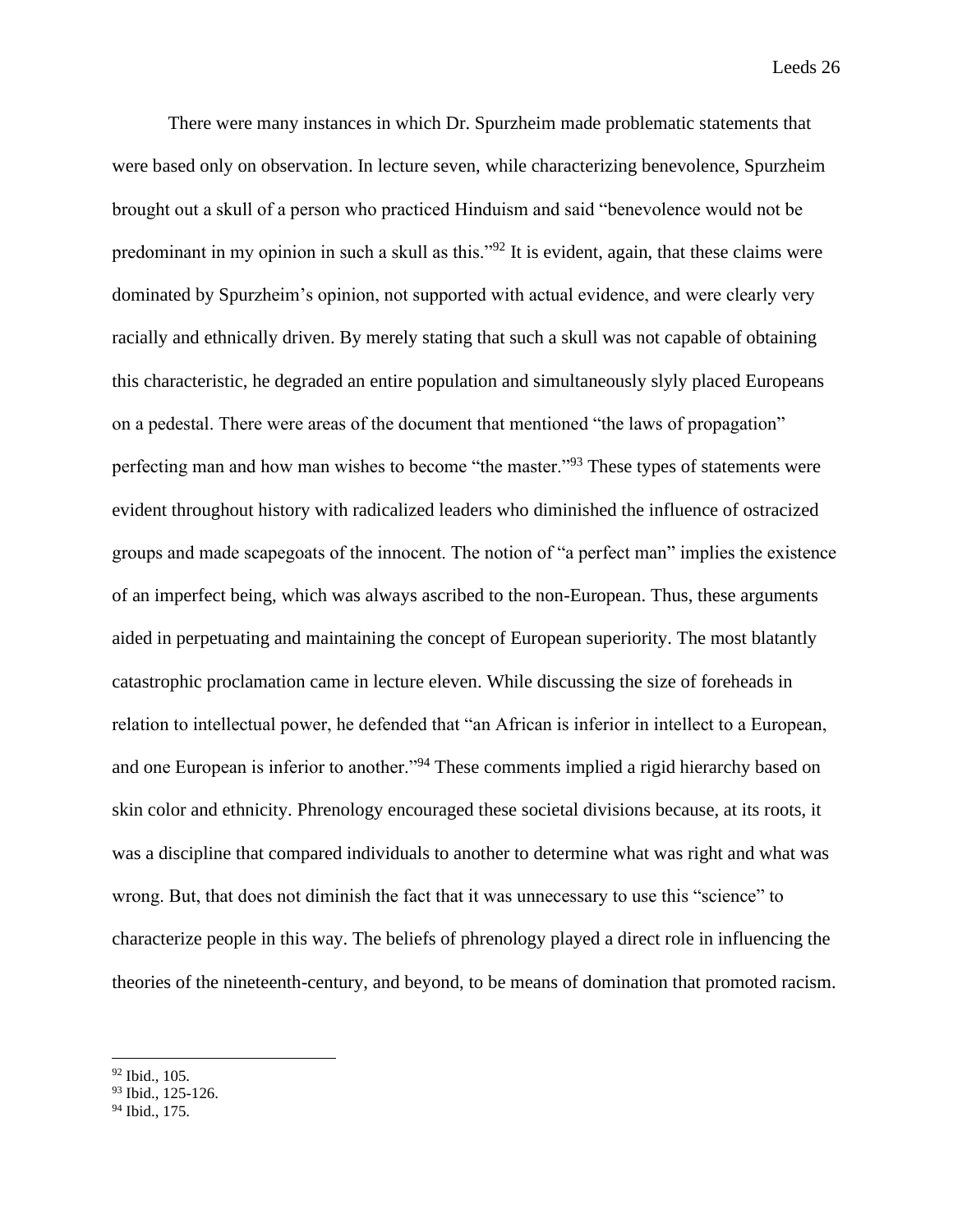In a brief moment in lecture eleven Spurzheim aligned himself with some of his predecessors. He stated that the belief of separate human species was incorrect, but that there were different human varieties.<sup>95</sup> He aligned himself with Linnaeus and Blumenbach, which further highlighted the impact of their beliefs. With Spurzheim promoting the belief of separate human varieties more problems with phrenology became evident because it illustrated the desire to divide humanity based on differences, rather than accepting everyone for our inherent similarities. This further gave Spurzheim the ability to differentiate between phrenological traits that aided Europeans, and hindered non-Europeans, while using a similar belief system as the eighteenth-century scientific and medical leaders. Dr. Spurzheim also contradicted himself during his lecture series.

He was concerned with convincing the public that phrenology was not a dangerous subject, and that it was grounded in truth. He told the audience that in previous years many beliefs were first considered dangerous before declared true—like the beliefs of Copernicus—but that if something was founded in truth it could not be dangerous.<sup>96</sup> However, he claimed that he knows of no discipline "as dangerous as phrenology," even though a discipline like this being declared dangerous was to accuse the Creator.<sup>97</sup> How could a belief simultaneously be dangerous and not dangerous, but also criticize the Creator, the author of truth? Spurzheim's attempts to make the public wholeheartedly support phrenology was confusing and proved to be more detrimental than beneficial. However, it was still evident that the public and certain professionals believed phrenology was false, even if there were widespread phrenological societies across Europe and North America.

<sup>95</sup> Ibid.

<sup>96</sup> Ibid., 255.

 $97$  Ibid.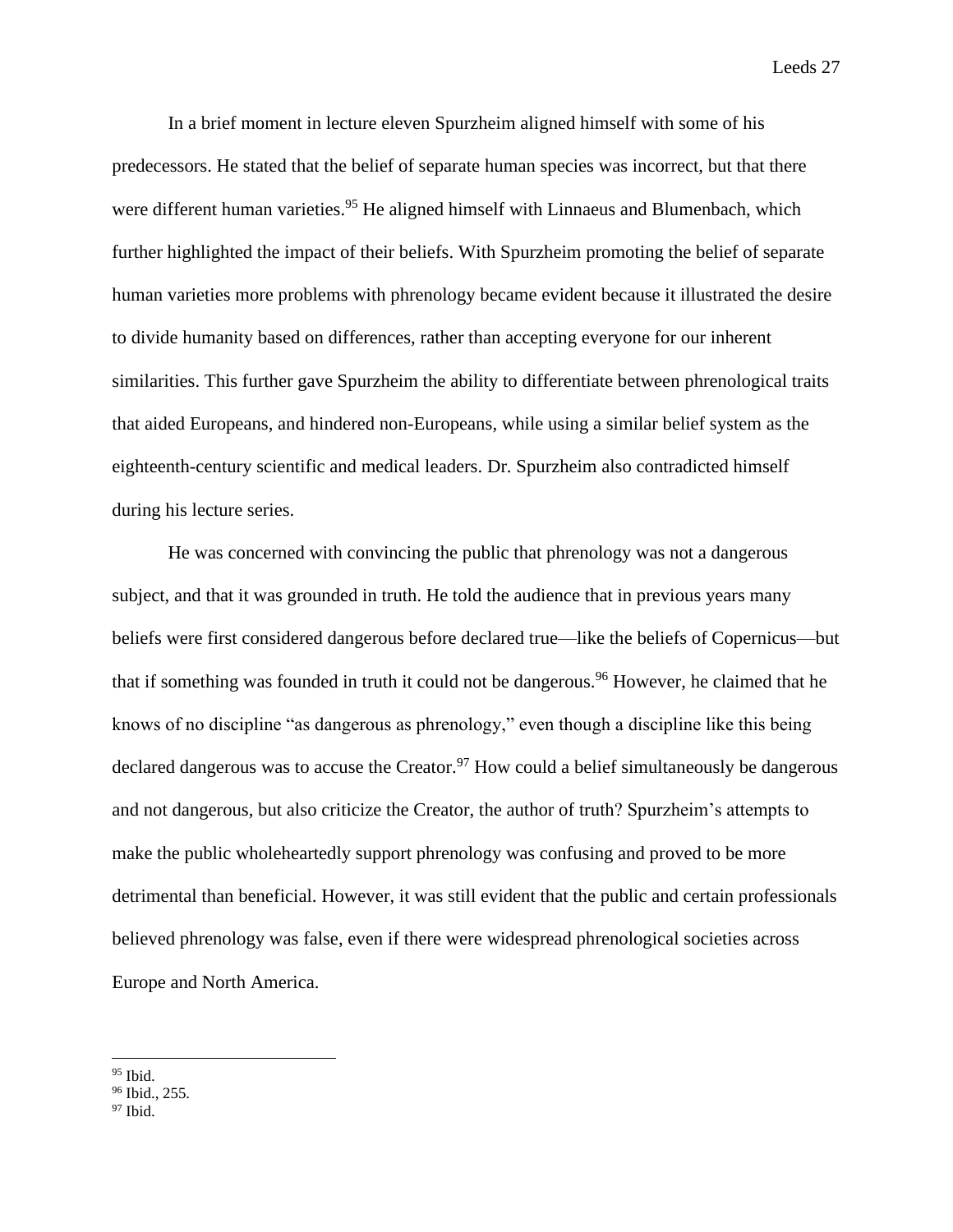This series of lectures did not provide the length of time that they occurred over, other than just throughout 1825; but the existence of this document proved that there was interest in the subject despite its falsehoods. 1825 was in the middle of the height of the period of phenology, and it continued to be popular until the death of Combe in 1858. Phrenology led into physical anthropology and ethnology, and gave the world doctrines of discrimination.

## **Physical Anthropology and Ethnology**

With the dissolution of phrenology, the rise of physical anthropology and ethnology came easily. The disciplines were like sister subjects and essentially amounted to a continuation of phrenology, which provided the foundation that the new ideas were built upon.<sup>98</sup> With the transition, measuring the size of the head moved from external skull measurements to internal skull capacity—typically using lead shot or mustard seed.<sup>99</sup> Formally, ethnology was the science of races and the study of the differences between people.<sup>100</sup> Physical anthropology was essentially a derivative of ethnology, but focused on biological and physiological traits in a group of people. Anatomical measurements, in the nineteenth-century, were the focal point of the study of man for anthropologists.<sup>101</sup> The latter half of the nineteenth-century highlighted new ways people could differ, and deepened the wounds that came from hierarchizing people. Race science continued to perpetuate Eurocentrism and came to be a distinguishing feature of the Victorian era.

The nature of these sciences required that scientists cooperated with one another, in order to generalize these far-reaching statements. Paleoanthropologists attempted to answer the

<sup>98</sup> Erickson, "Phrenology and Physical Anthropology," 92.

<sup>99</sup> Haller, *Outcasts from Evolution,"* 17; Gould, *The Mismeasure of Man,* 84.

<sup>&</sup>lt;sup>100</sup> Henze, "Scientific Definition in Rhetorical Formations," 313.

<sup>101</sup> Haller, *Outcasts from Evolution*, 3.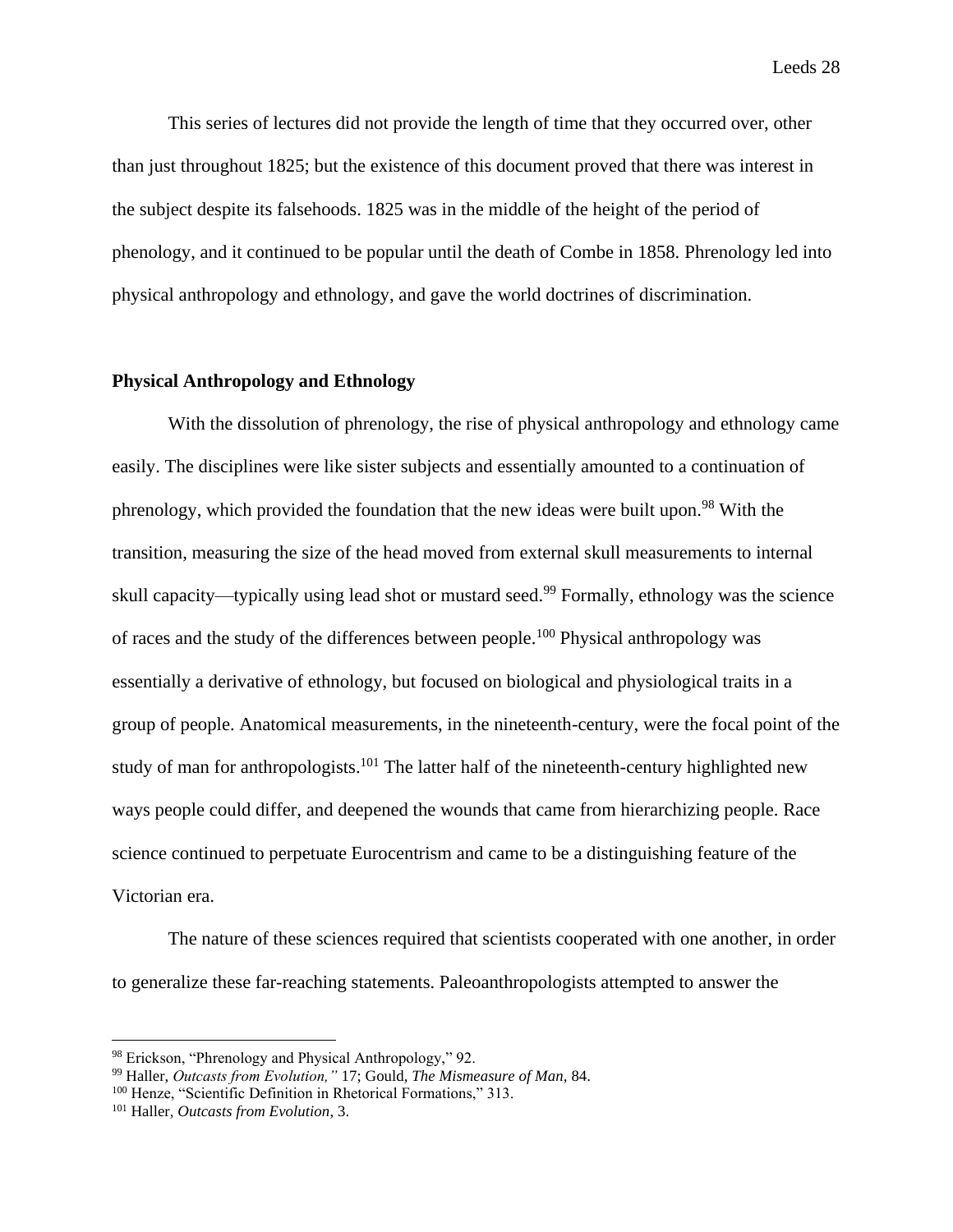pressing questions about our human ancestors, and did so by analyzing the "broader intellectual context" of our species.<sup>102</sup> This multi-disciplinary science fed off the unreliable beliefs of deceitful scientists. However, phrenology, ethnology, and physical anthropology were entirely dependent on the digging up of ancestral skulls to survey. The efforts of "evolutionary-minded synthesizers" were placed into determining the "relative value of the races of man" to thus "delineate social categories."<sup>103</sup> These categories created beliefs to justify prejudice and ultimately exploited natural characteristics, making a whole section of society inferior to Europeans. The scientific synthesizers were working to make meaning out of human differences, and came up with multiple possible theories that would explain human skin color and phenotypic differences.

However, reconciling Biblical beliefs with observations was difficult. A theory had arisen that people existed before the creation of Adam and Eve, known as pre-Adamites. Pre-Adamism explained the existence of "earlier lesser beings," yet also did not contradict the Bible in that pre-Adamism did not advocate for the theory of multiple human origins.<sup>104</sup> Some people recognized pre-Adamism, others did not. However, it allowed for a new interpretation of human origins that was still grounded in the Bible to exist. This belief did not generate equality among the races, yet gave an official way to assert that the races were fundamentally different. One scientist noticed that some Egyptian tombs contained bodies of "blacks and Caucasians" and concluded that races were separate from the beginning of time since it was unlikely that such an extreme differentiation of skin color occurred between the landing of Noah's ark, and the date of the Egyptian tombs, yet had not continued to change more between the tomb date and the

<sup>102</sup> Van Riper, *Men Among Mammoths,* 2 and 12.

<sup>103</sup> Haller, *Outcasts from Evolution,* viii-ix.

<sup>104</sup> Van Riper, *Men Among Mammoths,* 169; Haller, *Outcasts from Evolution,* 90.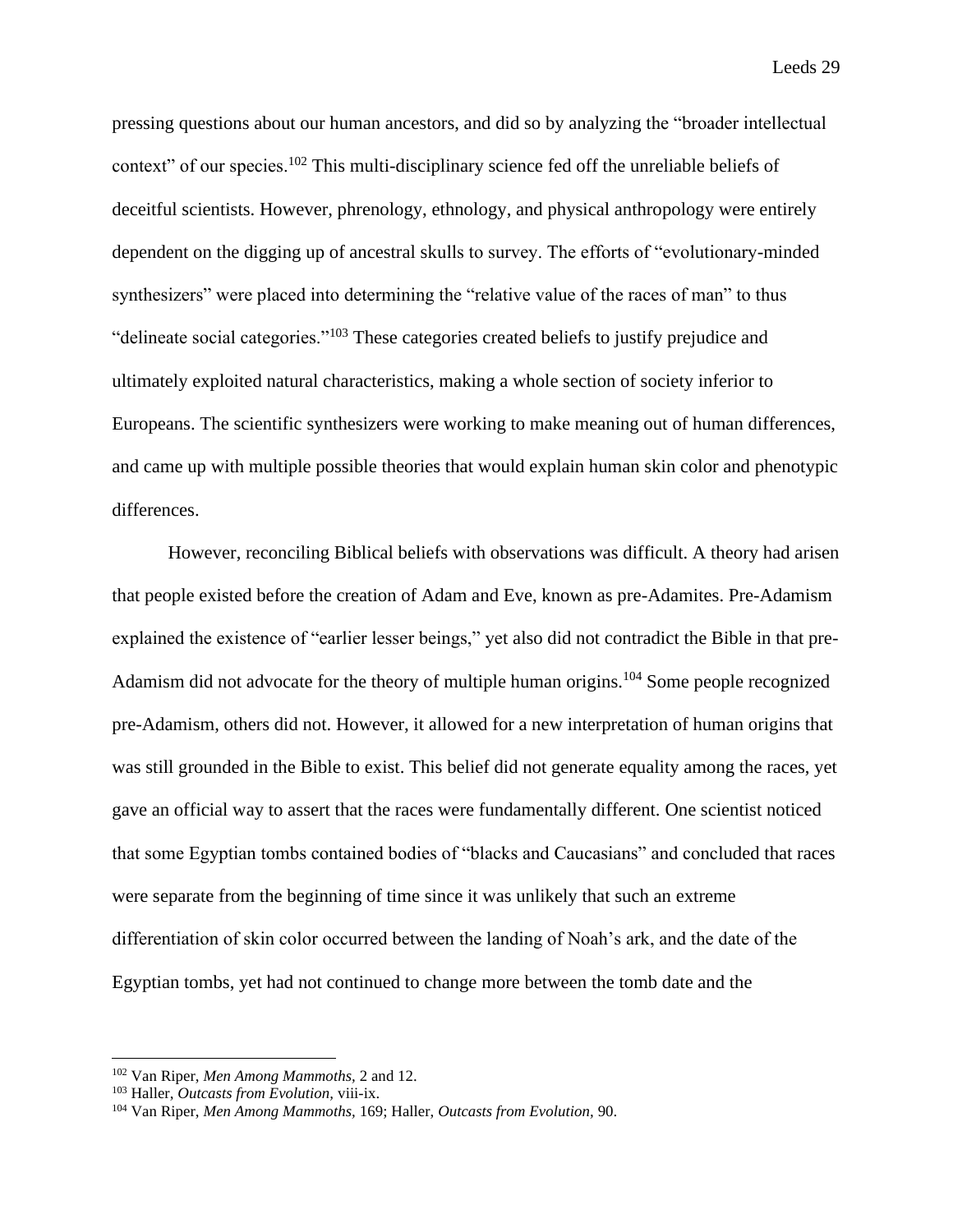nineteenth-century.<sup>105</sup> Pre-Adamism was an integral aspect of anthropology because it allowed them to foster the racial differences and create the hierarchies, even though the interpretations of the inequality were incorrect. Pre-Adamism mixed with Darwin's evolutionary science intensified the beliefs that were perpetuated by these pseudo sciences. One of the most famous physical anthropologists and craniologists was Samuel George Morton.

Even though these sciences defied objectivity and proved to be deterministic, they all had a large following of supporters. Morton had a collection of over 1,000 skulls—differing between all types of human race varieties—in which he used to measure the internal capacity of each to determine the intelligence of that type of being.<sup>106</sup> Because of the size of his collection and his dedication to discerning the differences, Morton was praised as a scientist, received great recognition, and had a good reputation among others. While he was an American, he embodied the same ideals as European race scientists and aided in extending Western superiority to America. Morton occasionally struggled with keeping the data to his experiments accurate. His goal was to rank races by the size of their internal skull, since it was indicative of the brain that once was there. Therefore he used mustard seed to fill the cavity, then poured it into a graduated cylinder to take its volume.<sup>107</sup> He realized that the volume was rarely a consistent number when he repeated measurements on the same skull, thus he switched to using lead shot, which was much more capable of packing into the skull and did not have size variation in the substance itself.<sup>108</sup> The lead gave him more consistent measurements and he measured the *Caucasian* skull to have a mean of 87 inches cubed  $(in^3)$ , Mongolian 83 $in^3$ , Malay 81 $in^3$ , American 82 $in^3$ , and

<sup>105</sup> Gould, *The Mismeasure of Man,* 84.

<sup>106</sup> Ibid., 83-85. A catalogue of Morton's skull collection can be found here: Samuel George Morton, *Catalogue of Skulls of Man and the Inferior Animals* (Philadelphia: Merrihew and Thompson, 1849).  $107$  Ibid., 85.

<sup>108</sup> Ibid., 85.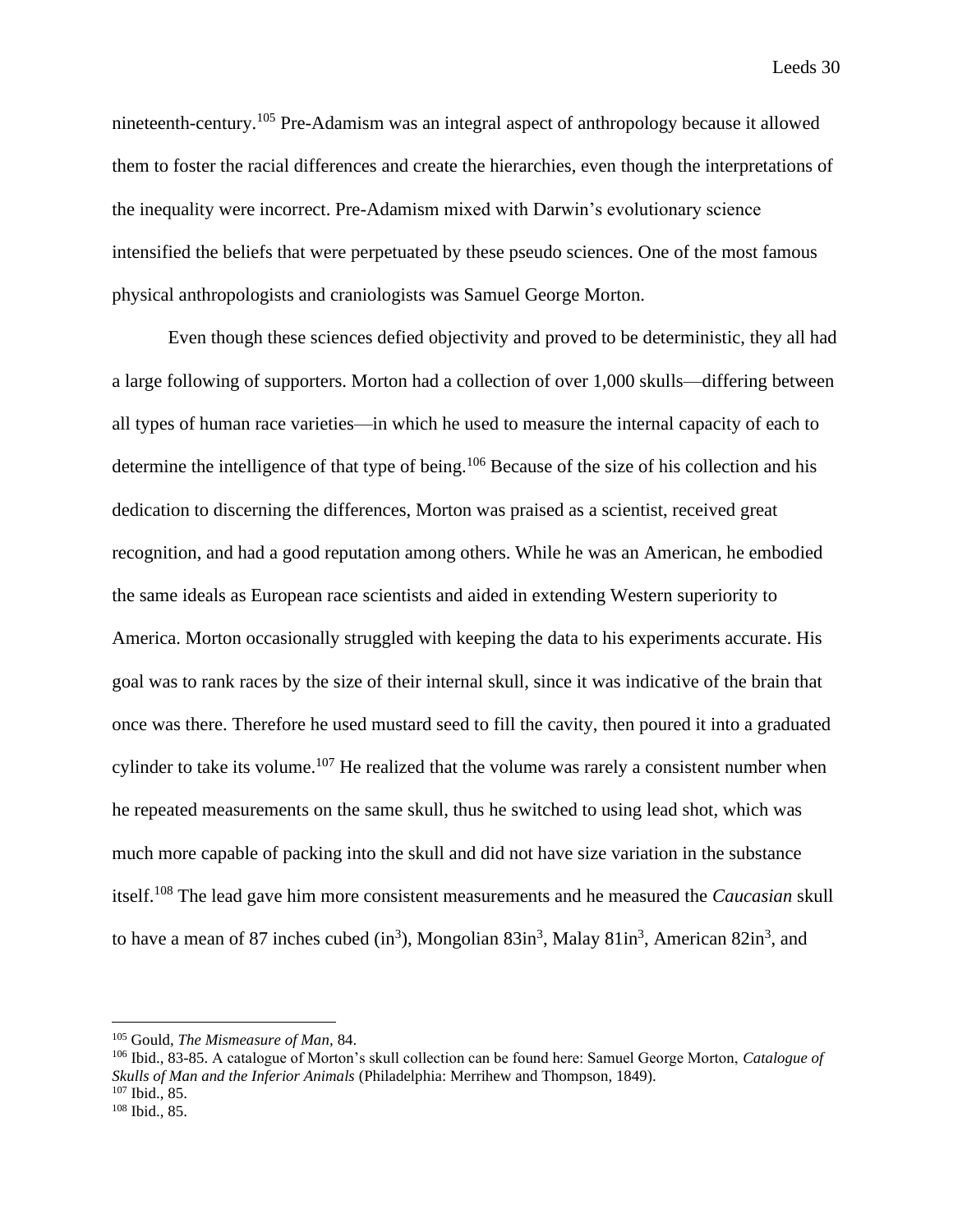finally Ethiopian  $78$ in<sup>3</sup>.<sup>109</sup> These measurements indicated the exact thing Morton had wanted: that the *Caucasian* had the largest skull capacity, and thus was the most intelligent. However, in the data itself it became evident that Morton manipulated the numbers and conclusions to fit his preconceived notions.<sup>110</sup> Like some phrenological applications, the data and the conclusions just did not follow. There was no possible way to empirically verify these conclusions, because it was likely that for the *Caucasian* skull Morton packed more lead into it, and it was impossible to try to measure living being's internal skull capacity to compare. Morton's ethnological counterpart was James Cowles Prichard.

Prichard set the foundation for ethnology by breaking down the difficult and central questions of human diversity.<sup>111</sup> His goal was to "present the physical history of every human population that then existed or that had once existed."<sup>112</sup> This relied on more than the physical characteristics of populations; ethnologists analyzed migration patterns, languages, psychology and more to compile their theories of human differences. Hence why it gave birth to anthropology and provided a more holistic interpretation of race science than phrenology did. This deeply entrenched race relations into the science and provided more areas to include in the hierarchy of man, than just skull size. Ethnology was Britain's "most general scientific framework for the study of the linguistic, physical, and cultural characteristics of dark-skinned, non-European, uncivilized people."<sup>113</sup> Ethnology was not objective at all, and compromised pure science. This study became highly specialized and fascinated with the hierarchies, thus it became

<sup>&</sup>lt;sup>109</sup> Ibid., 86. This chart was reproduced by Gould based on Morton's surviving data.

<sup>&</sup>lt;sup>110</sup> Ibid.; Wolff, "The Fault in His Seeds," 1.

<sup>111</sup> Henze, "Scientific Definition in Rhetorical Formations," 313.

<sup>112</sup> Ibid., 314.

<sup>113</sup> Stocking Jr., *Victorian Anthropology,* 47.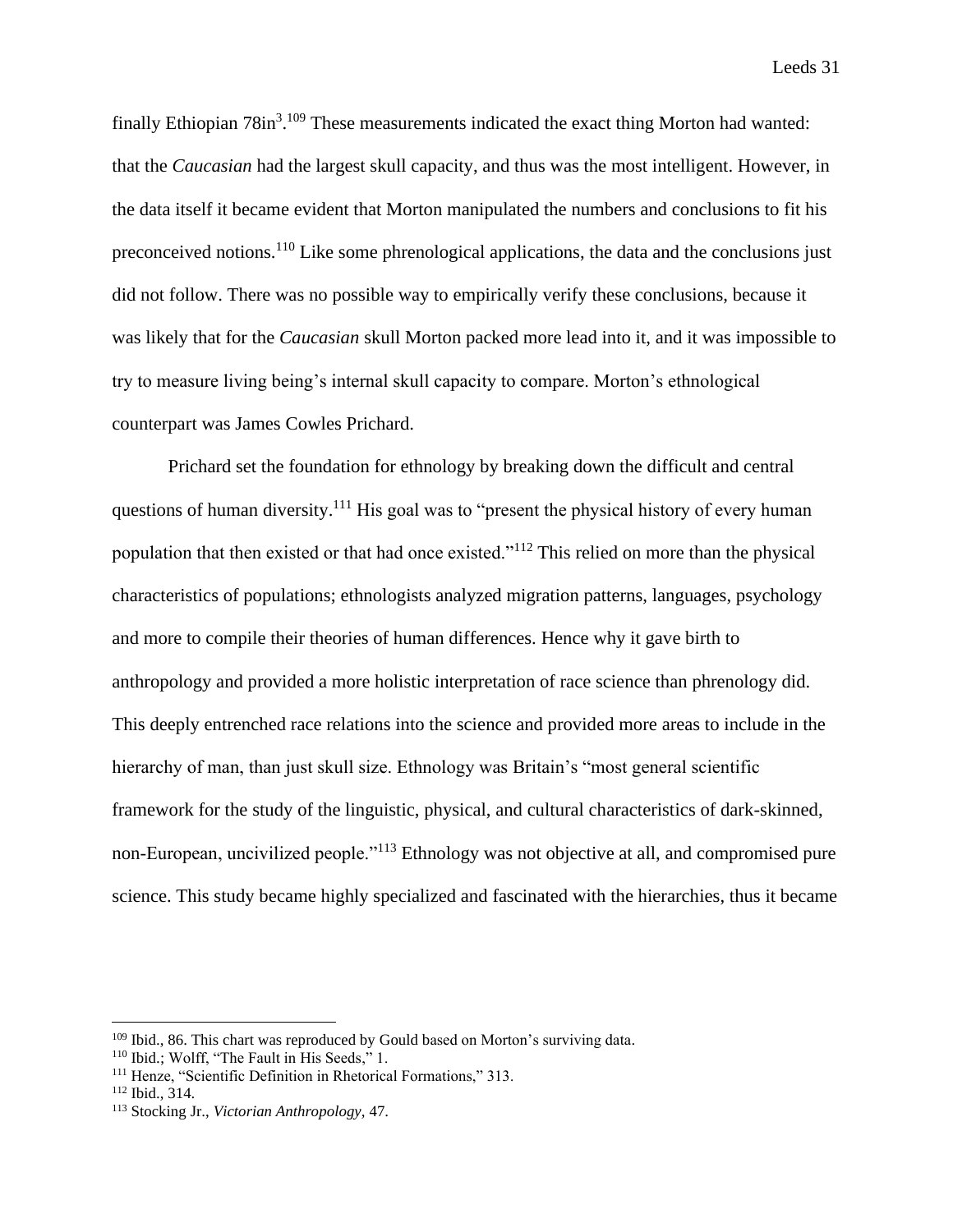one of the most well-known of these racialized practices. Ethnology was a continuation of the network of racist sciences that created the world of scientific racism.

One of Morton's most significant contributions to the field was in his book *Crania Americana*. In this piece, he described all the different possible varieties of races to examine if different races existed, but focused mostly on American aborigines.<sup>114</sup> While this essay primarily focuses on European scientists, Morton's contributions to the field heavily influenced the studies and he simultaneously drew ideas from his European counterparts. He held American descendants from European ancestors in high regard, but condemned Native Americans for their savagery and lawlessness. The language Morton used in *Crania Americana* to describe certain populations revealed his views toward those people, and revealed more about nineteenth-century scientists' minds. He described manners and institutions in Asia to be "far inferior to the European standard," and claimed that Native Americans have remained "miserable, wandering, houseless and lawless savages" like their ancestors, despite being surrounded by "European knowledge, enterprise, and energy."<sup>115</sup> These statements made it evident that "the European standard" was above that of every other nation, and could not be reached. Groups of people were criticized for not fitting the European mold, and being what they were. These ideals tore humanity apart from itself, thus destroying people instead of honoring differences. The curiosity to know more about ourselves and others created a sense of alienation that divided humanity.

**Race**

<sup>114</sup> Samuel George Morton, *Crania Americana, or a Comparative View of the Skulls of Various Aboriginal Nations of North and South America* (Philadelphia: J Dobson, 1839), 9.

 $115$  Ibid., 285-286.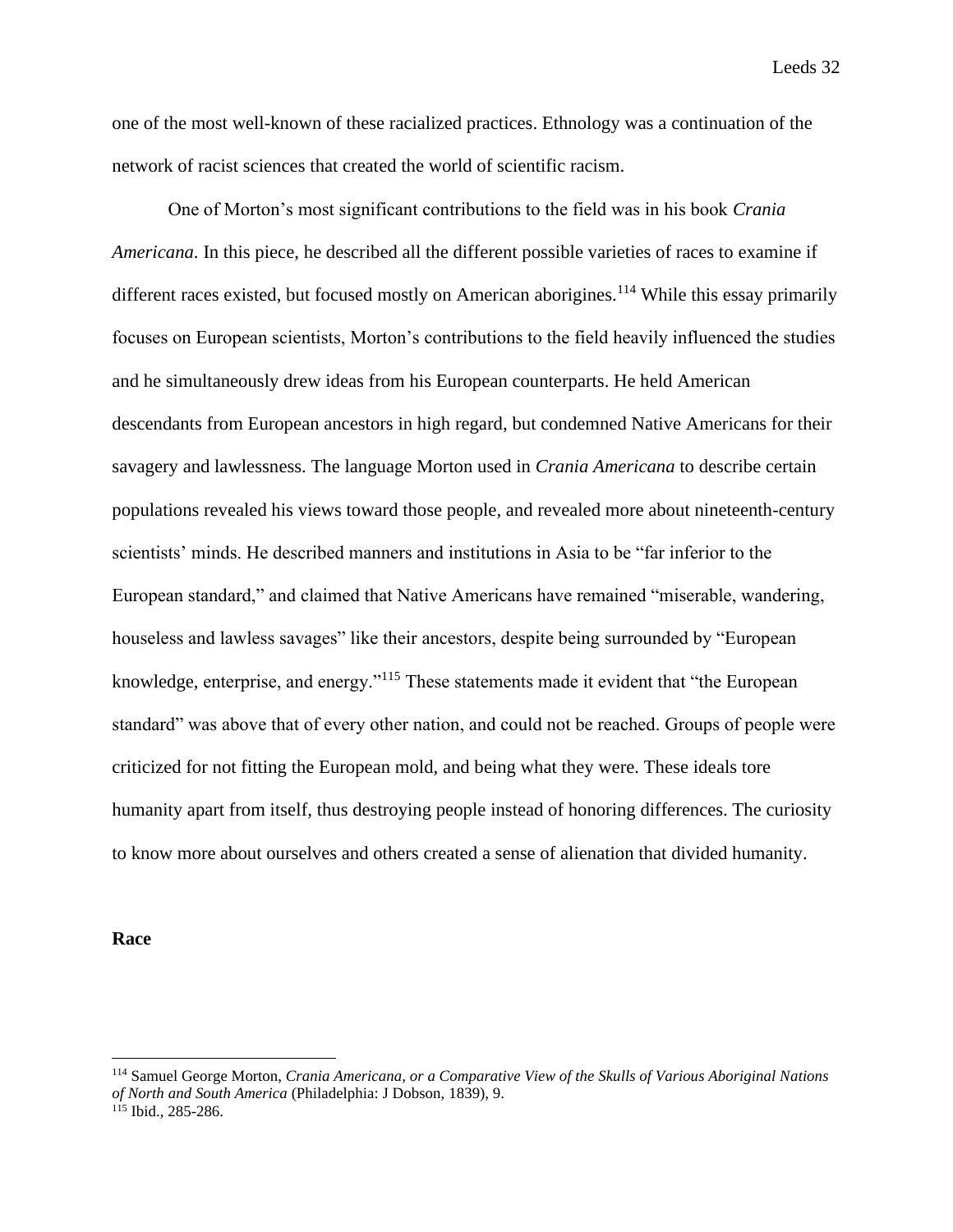Before the Renaissance and the Enlightenment, "race" was less of a concern. However, the Renaissance and the Enlightenment, coupled with global exploration by sea, contributed to one of the most destructive ideas in human history: racism. The blending of pseudo sciences previously mentioned in this paper, with technological and medical advances in this time-period, created a widespread network of racism that has continued until our present day, and was ultimately based in incoherent and superficial beliefs. Basing their ideas off the phrenologists and physical anthropologists of the eighteenth- and nineteenth-centuries, Arthur de Gobineau, Franz Weidenreich, and Carleton Coon helped shape twentieth-century race relations. These overarching race themes were completely incoherent and a direct consequence of the pseudo sciences of before.

Arthur de Gobineau has become known as the father of ideological racism, because of his beliefs and work titled *The Inequality of the Races*. <sup>116</sup> Contemporaneous with Darwin, Gobineau argued that the European races and their descendants were the most beautiful and that other races could "approach beauty, but not attain it."<sup>117</sup> These statements were completely in line with those of Blumenbach, Spurzheim, Morton, and more, and reflected Eurocentric beliefs of the standard of beauty. Because of Gobineau's lack of resistance to claim Europeans as the most beautiful people, he was one of the first to promote what humans today think of as modern racism. Furthermore, these beliefs bled into those of Franz Weidenreich and Carleton Coon who pioneered the multiregional theory and wholeheartedly formed modern racism. Weidenreich suggested that studying all parts of the skull of living and non-living creatures made it possible to obtain somewhat precise measurements that could be used to "draw some conclusions as to the mentality and cultural stage" of those people, and that the races were no longer pure and had

<sup>&</sup>lt;sup>116</sup> Quist-Adade, "What is "race" and what is "racism"?" 55.

<sup>117</sup> Arthur de Gobineau, *The Inequality of the Human Races* (New York: G.P. Putnam's Son, 1915), 150-151.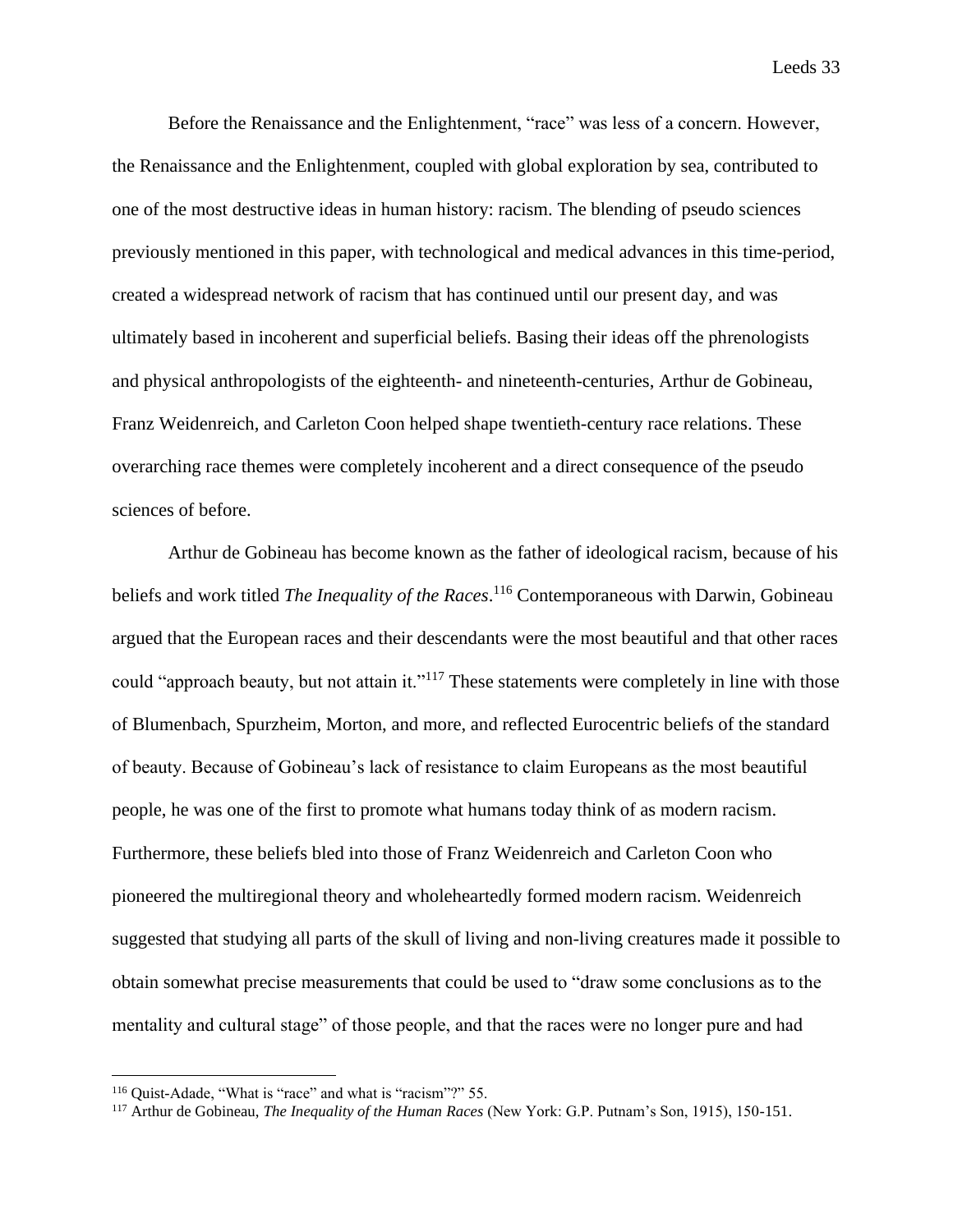degenerated by interbreeding.<sup>118</sup> Promoting the multiregional theory and the degeneration concept allowed for racism to exist in conclusions drawn from this data. The science was not accurate and had larger cultural implications than should have been allowed for its inaccuracies. Continuing with Weidenreich's ideas, Coon tried to make sense of human diversity, yet focused more on human biological differences that do not make humans fundamentally different from one another. Coon had three major works that focused on race, all in which he articulated the differences between varieties, traced their racial histories, and argued for them being distinct subspecies.<sup>119</sup> These volumes were all very similar and each articulated specific details about his theory on races. Coon was another proponent of the multiregional theory and a big advocate of racism. The ideas that began with Linnaeus and Blumenbach slowly filtered into all aspects of society for centuries, even though they were fundamentally wrong.

All the ideals of the men mentioned in this paper that correlate to race were fundamentally incoherent because scholars today agree that "race" is and was nonexistent. No biological trait appears to separate different races from one another, therefore "race" cannot exist but "racism" does.<sup>120</sup> While these eighteenth- through twentieth- century scholars may have tried to understand human differences and argue for the superiority of one type of human, their literal science has proven to be unfound. Yet, what they successfully created was a doctrine of hatred and bigotry that has implicitly and explicitly destroyed aspects of modern society and human lives. By dividing society into arbitrary factions, these men systematically excluded members of society and limited minds from contributing to societal progress. As Colin Kidd reminds us, race

<sup>118</sup> Franz Weidenreich, *Observations on the Form and Proportions of the Endocranial Casts of Sinanthropus Pekinensis, other Hominids and the Great Apes: a Comparitive Study of Brain Size* (Peiping, 1936) 5; Franz Weidenreich, *Apes, Giants, and Man* (Chicago: University of Chicago Press, 1946), 81.

<sup>119</sup> Carleton Coon, *A Study of the Problems of Race Formation in Man* (Springfield, Illinois: Charles C. Thomas Publisher, 1950); Carleton Coon, *The Races of Europe* (New York, The MacMillian Company, 1939); and Carleton Coon, *The Origin of Races* (New York: Alfred A Knopf, 1971).

<sup>120</sup> Brace, *Race is a Four-Letter Word,* 1; Quist-Adade, "What is "race" and what is "racism"?," 52.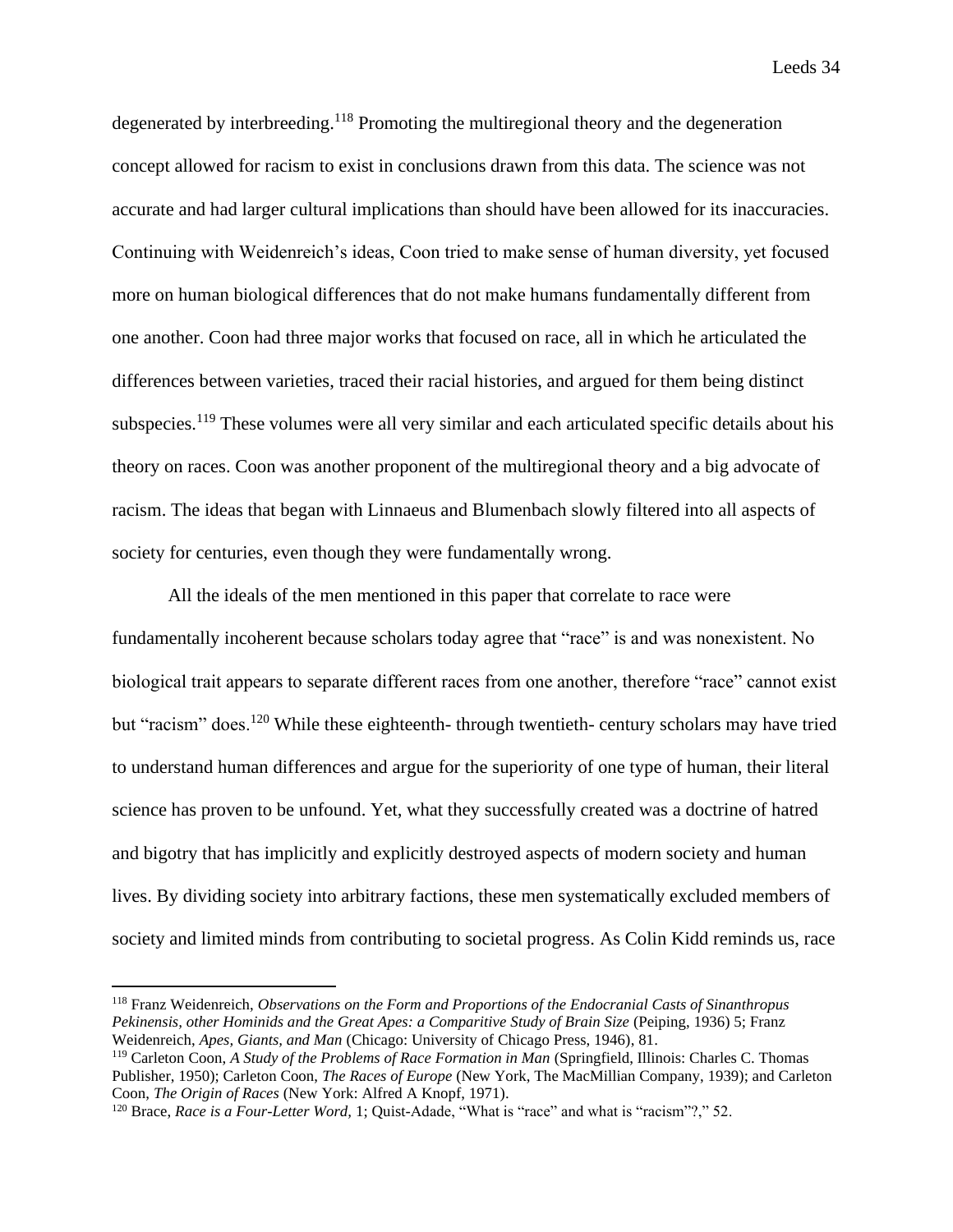is simply a property of mind, not a physical trait of other's bodies, and is a "bogus scientific category" that belongs in the "realm of human subjectivity" not objective biology.<sup>121</sup> These men could not avoid their personal biases, which deteriorated their own beliefs because science is no place for subjectivity. Sciences should be empirically based, and when it is not it proves to be a damaging force—like the nineteenth-century pseudo sciences that created lingering negative effects. In the words of Colin Kidd, "race is quite literally no more than skin deep." $122$ 

Racial beliefs perpetuated by these scientists revealed an American and European sense of universally inflated self-regard.<sup>123</sup> "Race" became more of a cultural construction that imposed "discontinuities on the continuous physical variation of the world's peoples," and selected unstable, arbitrary features.<sup>124</sup> Physical characteristics change over time, and are thus not useful for systematic scientific discoveries that categorize groups of people. People should never be fundamentally categorized on their differences and ranked because every human being is valuable in their own way. Nineteenth-century pseudo scientists created and reinforced these superficial traits. Another belief to emphasize that race was a useless social construction was that there was no "clinical way to pinpoint where the 'black race' ended and where the 'white race' began."<sup>125</sup> Other than geographical borders there is no possible way to fundamentally determine where one variety of human starts and ends, thus even attempting to do so is ineffective. Instead of defining and classifying peoples' differences, they should be celebrated as an aspect of culture, not used to tear humanity apart. Race studies were inherently a struggle for power.

<sup>121</sup> Kidd, *The Forging of Races*, 18.

 $122$  Ibid., 3.

<sup>123</sup> Anderson, *Race and the Crisis of Humanism,* 6.

<sup>124</sup> Kidd, *The Forging of Races*, 7-13.

<sup>&</sup>lt;sup>125</sup> Quist-Adade, "What is "race" and what is "racism"?," 53.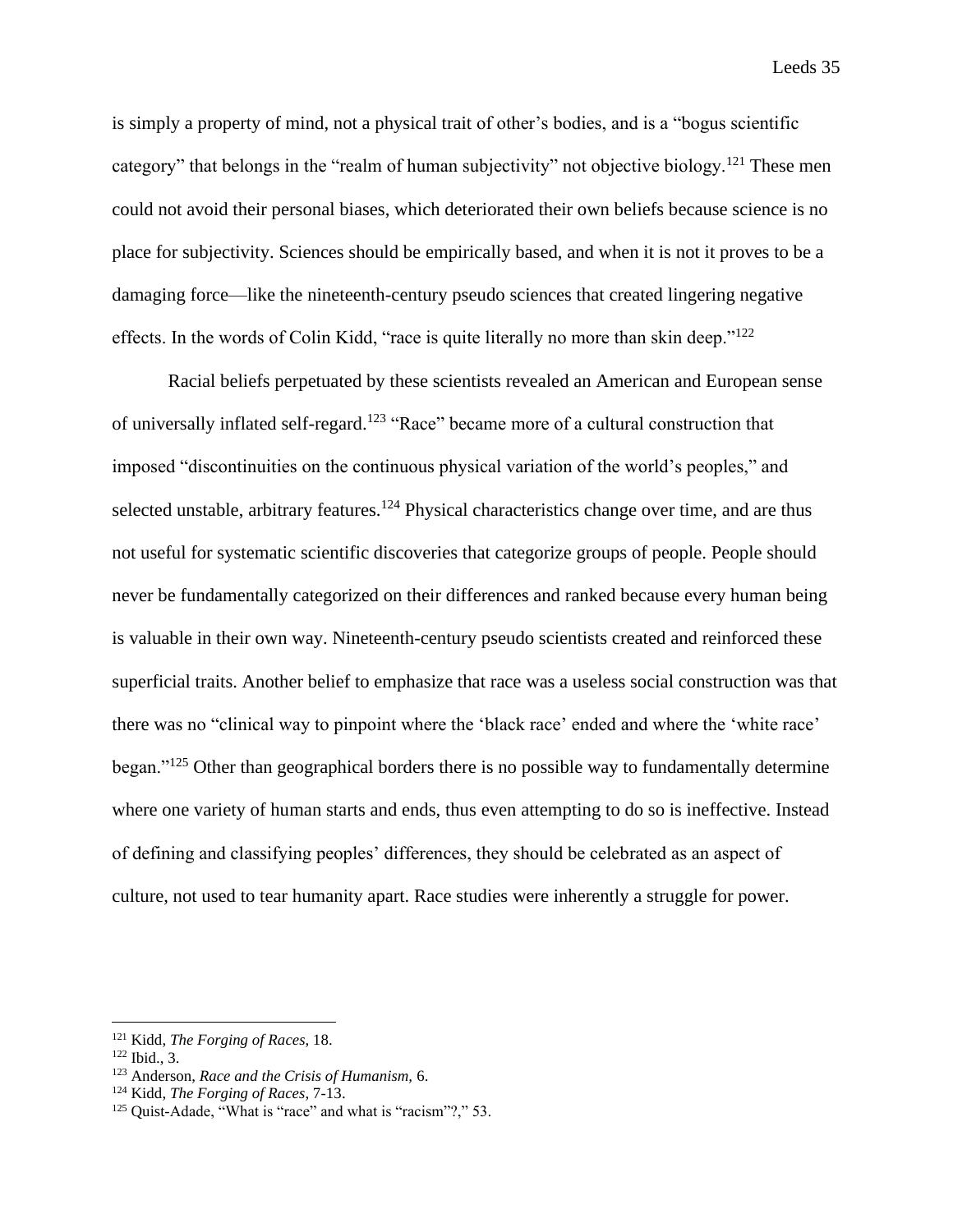These practices reflected larger global occurrences during these time periods. White, male scholars set the tone for academics and culture, thus creating an ideal power scheme for themselves, and undermining any non-European male. In their studies, phrenologists and physical anthropologists claimed to find differences in moral and intellectual capacity, yet gave no regard for the customs, practices, and daily lives of the current populations descended from their samples.<sup>126</sup> Scholars studying skulls from previous generations disregarded the current descendants of those peoples because, to them, their studies were merely an avenue for finding ways to prove their egocentric views of dominance. Race science in all its forms was full-scale societal manipulation to create a widespread hierarchy, from the people at the top dominating those at the bottom. In the time of extensive global expansion, history was not only being written by the winners, but was systematically molded to eliminate the perspectives of the "other." This old-school idea of race and racism focused solely on power relations and how they played out.<sup>127</sup> With the application and results of these sciences proving false, the motivations behind these beliefs become more evident. These instances further exhibited that research and certain beliefs were incoherent and not always noble or in the majority's best interest. While nineteenth-century pseudo-sciences may have had long term negative effects on society, they illuminated the consequences of human subjectivity and the human desire to understand concepts possibly beyond what man is supposed to know. The history of race sciences and pseudo sciences revealed the small gap between "believing in cultural superiority to believing in biological superiority," and poses a new challenge to the twenty-first-century.<sup>128</sup>

<sup>126</sup> Lorimer, *Science, Race Relations, and Resistance,* 72.

<sup>127</sup> Kidd, *The Forging of Races,* 2.

<sup>128</sup> Saini, *Superior,* 11.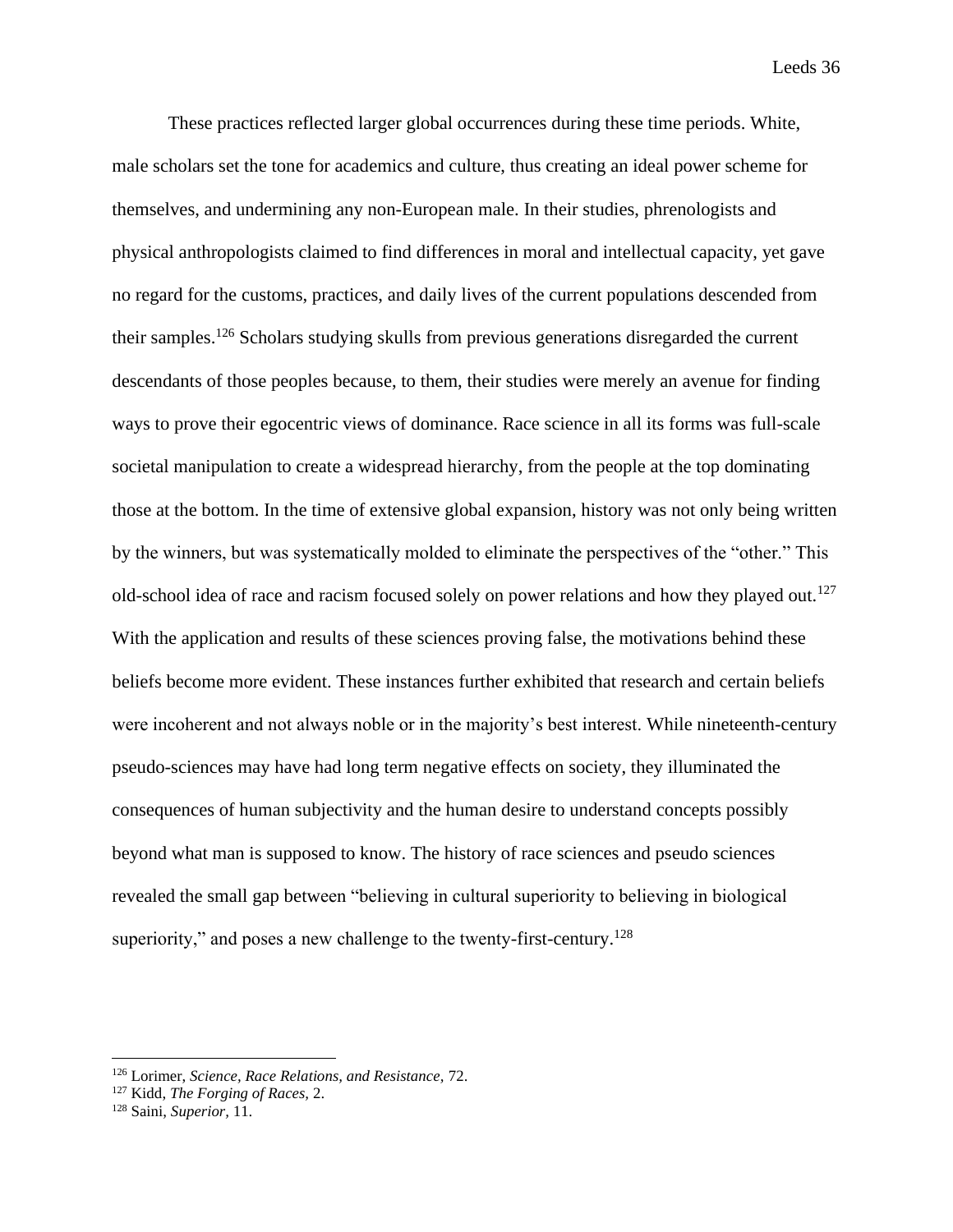## **Conclusion**

The nineteenth century was arguably the most influential century for our modern lives. This century grappled with difficult questions about humanity, handled those questions poorly, and served destructive truths. The nineteenth century may have formed today, but today can reshape the future. Sciences in the nineteenth century were biased, had ulterior motives, and were based in fundamentally incoherent beliefs. Phrenology, ethnology, and physical anthropology were the most influential in creating perceived racial differences, and were some of the most popular "sciences of man." These practices were fundamentally wrong and had more drastic effects than positives.

The current state of literature on nineteenth century sciences agrees that these practices were incredibly influential in harming modern society. These sciences, in tandem with other nineteenth-century events and European beliefs, aided in producing concepts like eugenics and helped academically support horrors like the Holocaust. Many see beliefs such as phrenology, and other race sciences, as isolated ideologies; however, they are incredibly intertwined with each other and formed a massive network of racism that continues to be prevalent today. Our society was plagued by these beliefs and has yet to overcome them, since they are so deeply entrenched in our lives.

Our desire to understand human nature and the world around us is precisely what has harmed us. In trying to classify human nature, men divided us upon our differences and created a deeply seated belief that allowed humanity to slowly deteriorate and face the consequences of these old European ideas. However, by ignoring human physical differences and trying to understand our innate similarities, we can, and will, learn to be kinder to one another and embrace the humanity within us. Society has a long way to go before becoming inclusive of all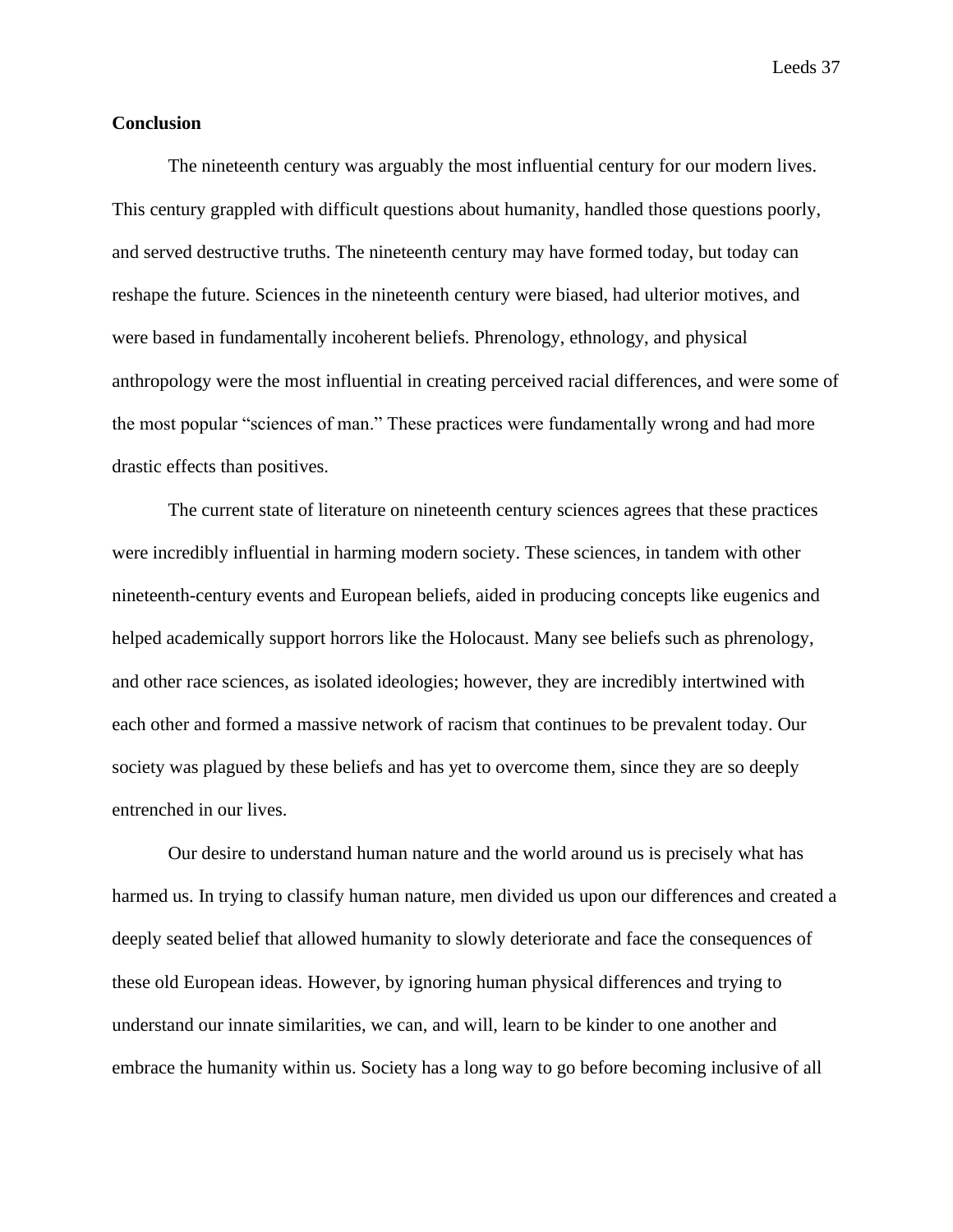people. But, by learning from the sciences of the past, and reframing those beliefs, we can become one and learn to love one another. As humans, we should embrace our similarities so everyone can be themselves and not fear being judged for their differences.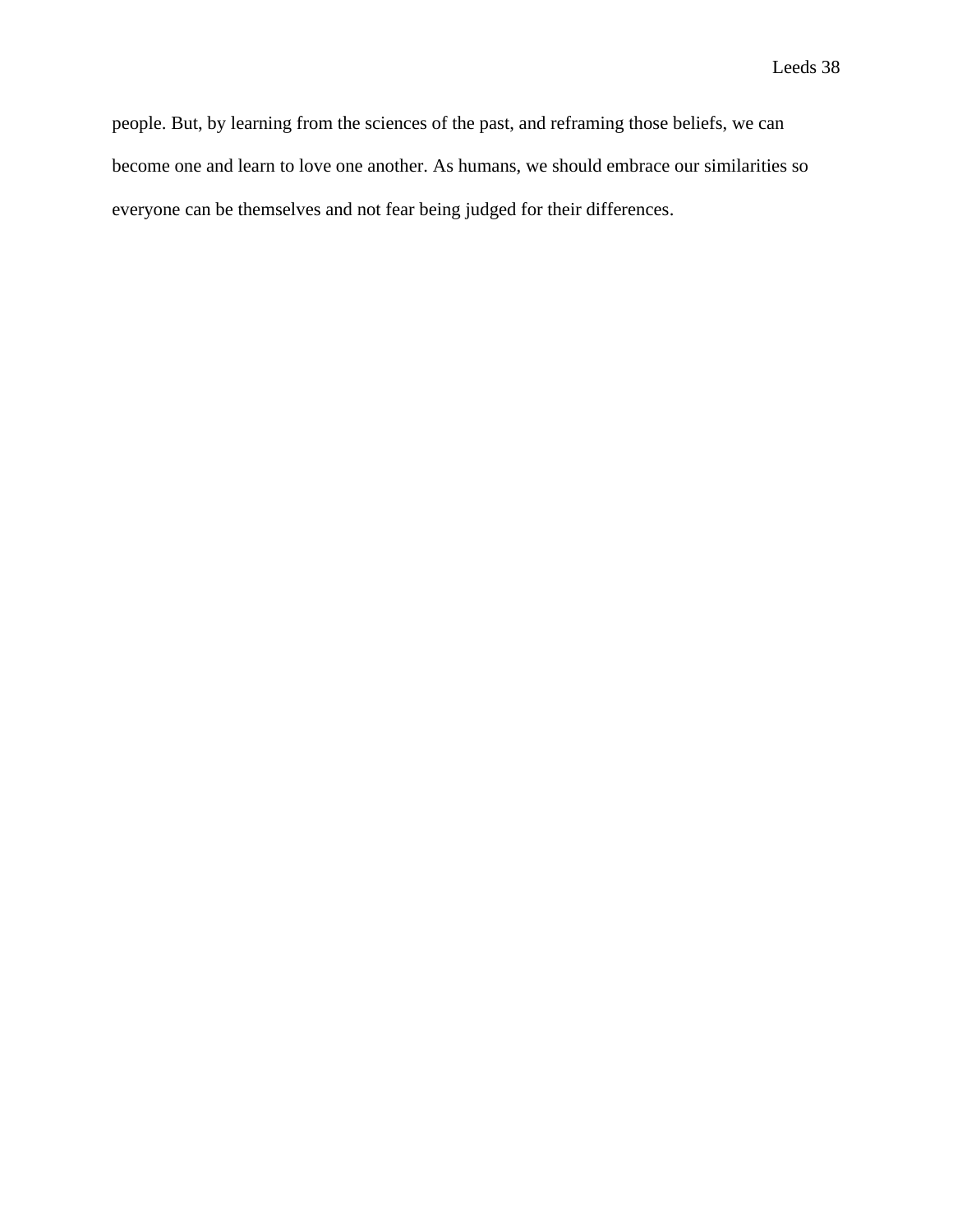# Bibliography

# Primary Sources:

# Archival:

- National Library of Medicine. "Lectures on Phrenology, of J.G. Spurzheim." (London, 1825)/ notes by Henry Bromley. Unique ID: 2932076R, 9. Accessed 24 April, 2020, [http://resource.nlm.nih.gov/2932076R.](http://resource.nlm.nih.gov/2932076R)
- Wellcome Library. Commonplace Book: Quacks and quackery; Herbal Medicine; Urine; Phrenology, Gout; Cholera; Commonplace Book; Child Care 1810-1840. Pages 76-78, Reference MS8894. Accessed 5 May, 2020. [https://wellcomelibrary.org/item/b20642349#?c=0&m=0&s=0&cv=165&z=0.0879%2C-](https://wellcomelibrary.org/item/b20642349#?c=0&m=0&s=0&cv=165&z=0.0879%2C-0.1773%2C1.0049%2C1.0803)[0.1773%2C1.0049%2C1.0803.](https://wellcomelibrary.org/item/b20642349#?c=0&m=0&s=0&cv=165&z=0.0879%2C-0.1773%2C1.0049%2C1.0803)

# Published:

*The Anthropological Treatises of Johann Friedrich Blumenbach*. Boston: Milford House, 1973.

Coon, Carleton. *The Origin of Races.* New York: Alfred A Knopf, 1971.

- Coon, Carleton. *The Races of Europe*. New York, The MacMillian Company, 1939.
- Coon, Carleton. *A Study of the Problems of Race Formation in Man*. Springfield, Illinois: Charles C. Thomas Publisher, 1950.
- Darwin, Charles. *The Origin of Species by Means of Natural Selection or the Preservation of Favored Races in the Struggle for Life and The Descent of Man and Selection in Relation to Sex*. New York: The Modern Library.
- Gall, Franz Joseph. *On the Functions of the Brain and Each of its Parts*. Boston: Marsh, Capen, and Lyon, 1835.
- de Gobineau, Arthur. *The Inequality of the Human Races*. New York: G.P. Putnam's Son, 1915.
- Morton, Samuel George. *Catalogue of Skulls of Man and the Inferior Animals*. Philadelphia: Merrihew and Thompson, 1849.
- Morton, Samuel George. *Crania Americana, or a Comparative View of the Skulls of Various Aboriginal Nations of North and South America*. Philadelphia: J Dobson, 1839.

Science Museum Group, Earthenware phrenological bust, A642807, Science Museum Group Collection Online, Accessed 21 May 2020, [https://collection.sciencemuseumgroup.org.uk/objects/co134171/earthenware](https://collection.sciencemuseumgroup.org.uk/objects/co134171/earthenware-phrenological-bust-phrenological-heads)[phrenological-bust-phrenological-heads.](https://collection.sciencemuseumgroup.org.uk/objects/co134171/earthenware-phrenological-bust-phrenological-heads)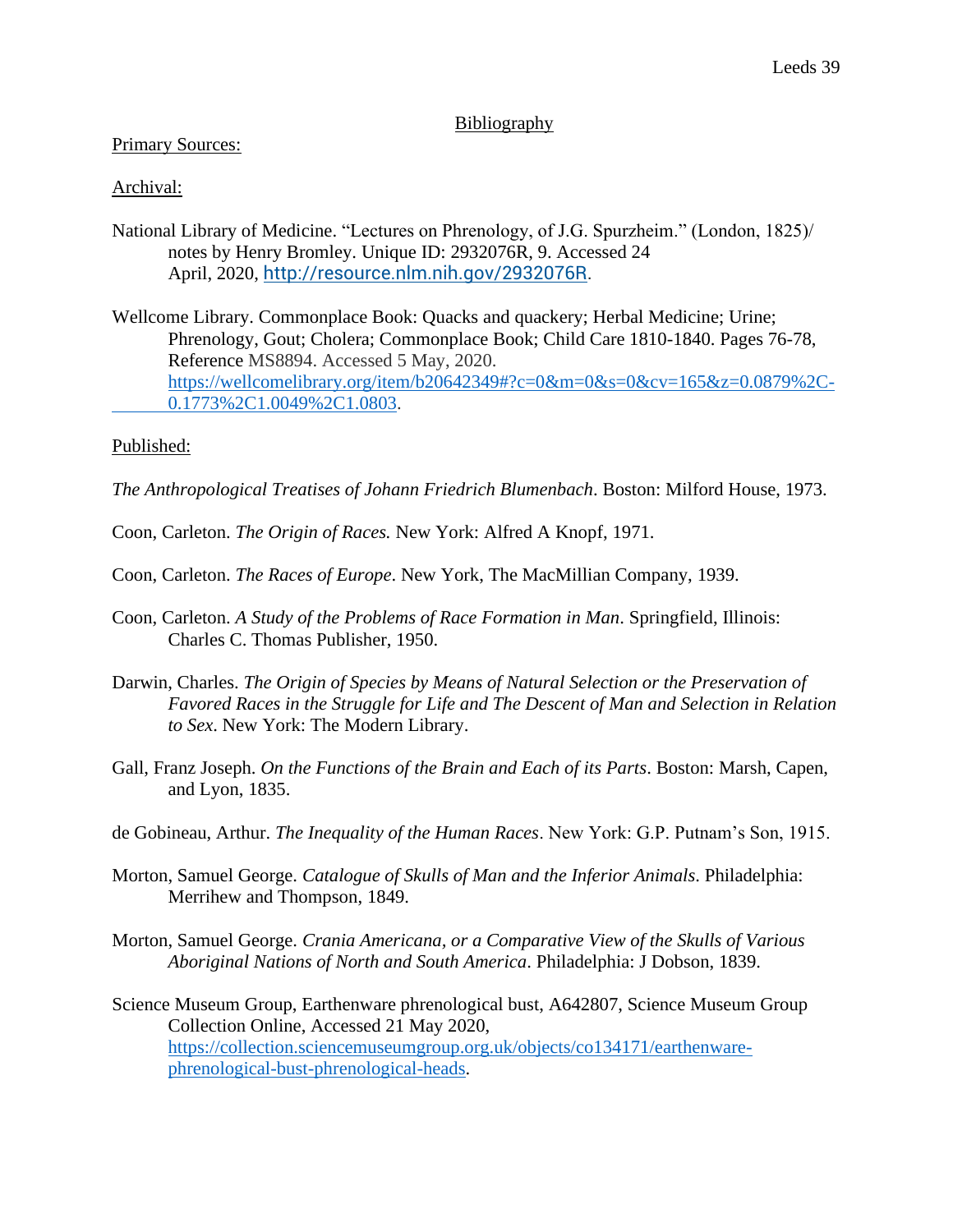- Spurzheim, J.G.. *Outlines of the Physiognomical System of Drs. Gall and Spurzheim, Indicating the Dispositions of Manifestations of the Mind*. London: Baldwin, Cradock, and Joy, 1815.
- Spurzheim, J.G.. *Phrenology or the Doctrine of the Mental Phenomena*. Boston: Marsh, Capen, and Lyon, 1832.
- Weidenreich, Franz. *Apes, Giants, and Man*. Chicago: University of Chicago Press, 1946.
- Weidenreich, Franz. *Observations on the Form and Proportions of the Endocranial Casts of Sinanthropus Pekinensis, other Hominids and the Great Apes: A Comparative Study of Brain Size.* Peiping, 1936.

Secondary Sources:

- Anderson, Kay. *Race and the Crisis of Humanism*. New York: Routledge Taylor and Francis Group, 2007.
- Bank, Andrew. "Of Native Skulls and Noble Caucasians: Phrenology in Colonial South Africa." *Journal of South African Studies* 22, no. 3 (September 1996): 387-403, accessed February 28, 2020, https://www.jstor.org/stable/2637310 .
- Blaut, J.M. *The Colonizer's Model of the World: Geographical Diffusionism and Eurocentric History*. New York: The Guilford Press, 1993.
- Brace, C. Loring*. Race is a Four-Letter Word: The Genesis of the Concept*. New York: Oxford University Press, 2005.
- Cartmill, Matt. "The Fault in His Seeds: Lost Notes to the Case of Bias in Samuel George Morton's Cranial Race Science." *PLoS Biology* 16, no. 10 (October 2018): 1-16, accessed February 7, 2020, [https://www.jstor.org/stable/682043.](https://www.jstor.org/stable/682043)
- Cooter, Roger. *The Cultural Meaning of Popular Science: Phrenology and the Organization of Consent in Nineteenth-Century Britain*. New York: Cambridge University Press, 1984.
- Erickson, Paul A. "Phrenology and Physical Anthropology: The George Combe Connection." *Current Anthropology* 18, no. 1 (March 1977): 92-93, accessed February 7, 2020, [https://www.jstor.org/stable/2741226?seq=1.](https://www.jstor.org/stable/2741226?seq=1)
- Gould, Stephen Jay. *The Mismeasure of Man*. New York: Norton and Company, 1996.
- Haller, John S. "Concepts of Race Inferiority in Nineteenth-Century Anthropology." *Journal of Medicine and Allied Sciences* 25, no. 1 (January 1970): 40-51, accessed February 7, 2020, [https://www.jstor.org/stable/24622178.](https://www.jstor.org/stable/24622178)
- Haller, John S. *Outcasts from Evolution: Scientific Attitudes of Racial Inferiority, 1859-1900*.